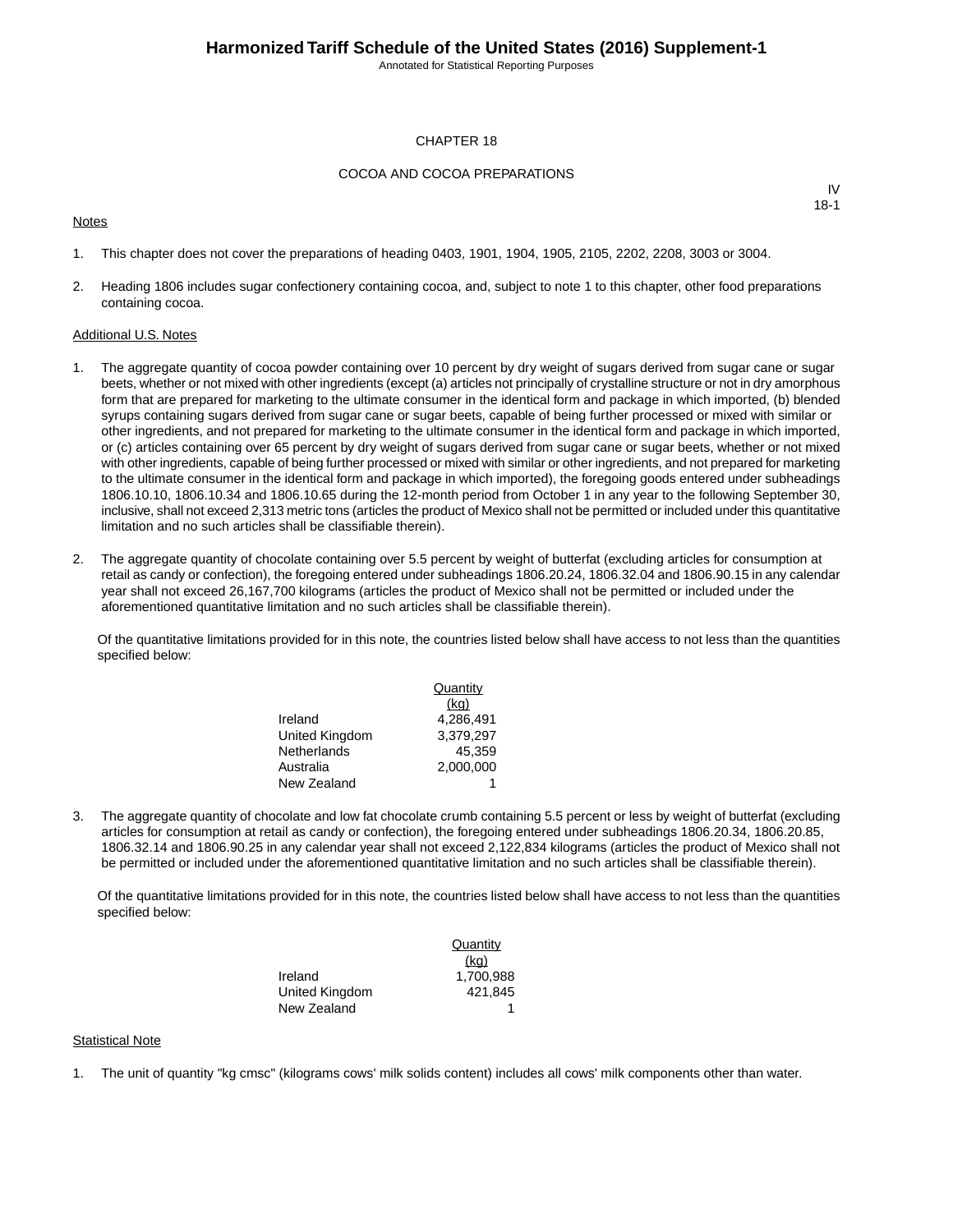Annotated for Statistical Reporting Purposes

| Heading/        | Stat.       |                                                                                                          | Unit           |         | Rates of Duty                                                                                                                                                                                       |                |
|-----------------|-------------|----------------------------------------------------------------------------------------------------------|----------------|---------|-----------------------------------------------------------------------------------------------------------------------------------------------------------------------------------------------------|----------------|
| Subheading      | Suf-<br>fix | Article Description                                                                                      | of<br>Quantity | General | $\mathbf{1}$<br>Special                                                                                                                                                                             | $\overline{2}$ |
| 1801.00.00      | 00          |                                                                                                          |                | Free    |                                                                                                                                                                                                     | Free           |
| 1802.00.00      |             | 00 Cocoa shells, husks, skins and other cocoa waste kg Free                                              |                |         |                                                                                                                                                                                                     | 10%            |
| 1803            |             | Cocoa paste, whether or not defatted:                                                                    |                |         |                                                                                                                                                                                                     |                |
| 1803.10.00 00   |             |                                                                                                          |                |         |                                                                                                                                                                                                     | 6.6¢/kg        |
| 1803.20.00 00   |             |                                                                                                          |                |         | Free (A, AU, BH,<br>CA, CL, CO, D, E,<br>IL, JO, KR, MA,<br>MX, OM, P, PA,<br>PE, SG)                                                                                                               | 6.6¢/kg        |
|                 |             |                                                                                                          |                |         |                                                                                                                                                                                                     | 25%            |
|                 |             | 1805.00.00   00 Cocoa powder, not containing added sugar or other sweetening                             |                |         |                                                                                                                                                                                                     |                |
|                 |             |                                                                                                          | kg 0.52¢/kg    |         | Free (A, AU, BH,<br>CA, CL, CO, D, E,<br>IL, JO, KR, MA,<br>MX, OM, P, PA,<br>PE, SG)                                                                                                               | 6.6¢/kg        |
| 1806<br>1806.10 |             | Chocolate and other food preparations containing cocoa:<br>Cocoa powder, containing added sugar or other |                |         |                                                                                                                                                                                                     |                |
|                 |             | sweetening matter:<br>Containing less than 65 percent by weight of sugar:                                |                |         |                                                                                                                                                                                                     |                |
| 1806.10.05      | 00          | Described in general note 15 of the tariff schedule                                                      |                |         |                                                                                                                                                                                                     |                |
| 1806.10.10      | 00          | Described in additional U.S. note 1 to this chapter                                                      |                |         |                                                                                                                                                                                                     | 40%            |
|                 |             |                                                                                                          |                |         |                                                                                                                                                                                                     | 40%            |
| 1806.10.15      | 00          |                                                                                                          |                |         | Free (BH, CL, JO,                                                                                                                                                                                   | 25.5¢/kg       |
|                 |             |                                                                                                          |                |         | MX, SG)<br>10.8¢/kg (KR)<br>See 9822.05.20 (P+)<br>See 9822.06.10 (PE)<br>See 9822.08.01<br>(CO)<br>See 9822.09.17 (PA)<br>See 9912.17.05,<br>9912.17.40 (MA)<br>See 9916.17.05,<br>9916.17.40 (OM) |                |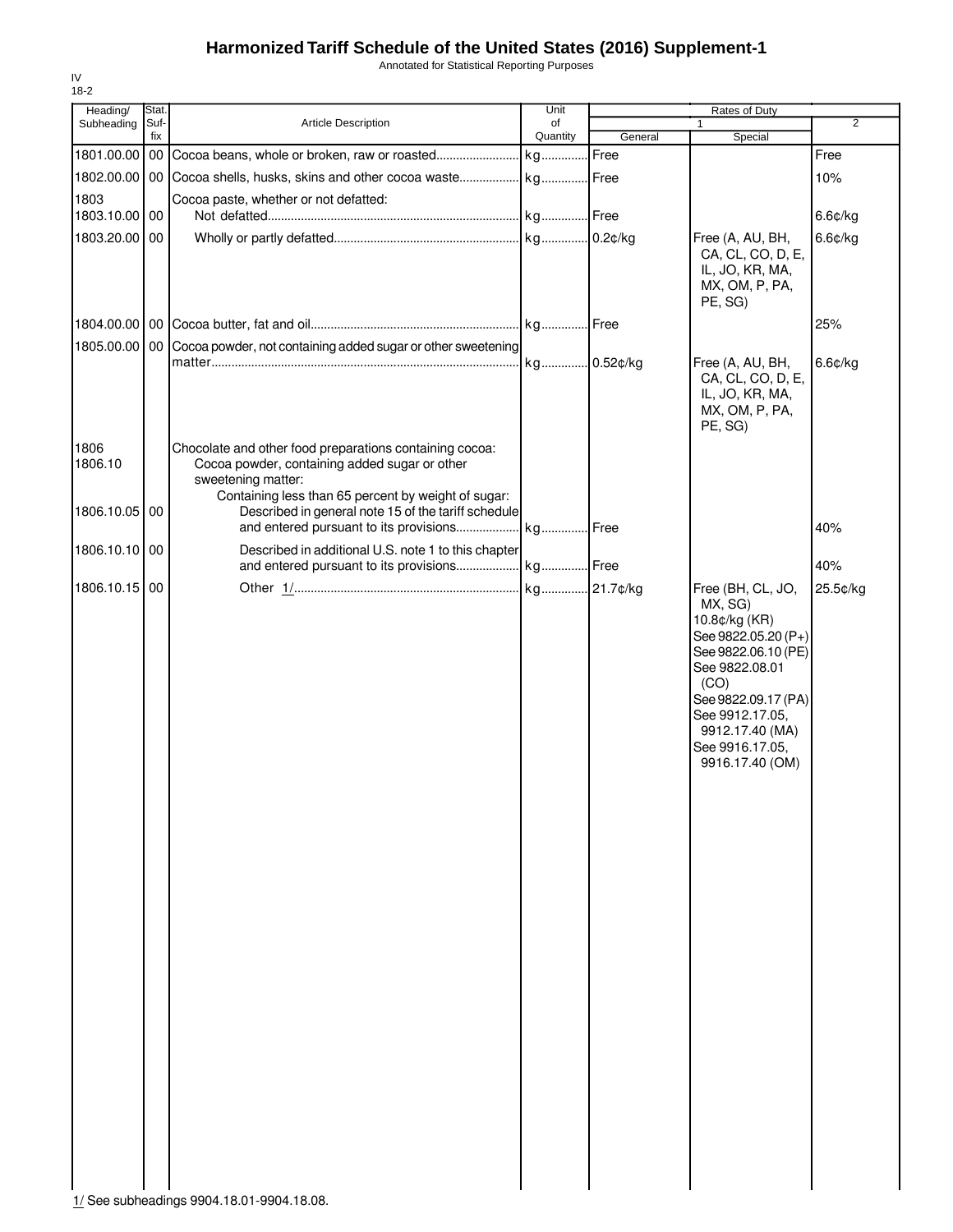Annotated for Statistical Reporting Purposes

| Heading/                                          | Stat. |                                                                                                                                                                                                                                                                                          | Unit     |         | Rates of Duty                                                                                                                                                                                                            |                |
|---------------------------------------------------|-------|------------------------------------------------------------------------------------------------------------------------------------------------------------------------------------------------------------------------------------------------------------------------------------------|----------|---------|--------------------------------------------------------------------------------------------------------------------------------------------------------------------------------------------------------------------------|----------------|
| Subheading                                        | Suf-  | Article Description                                                                                                                                                                                                                                                                      | of       |         | $\mathbf{1}$                                                                                                                                                                                                             | $\overline{2}$ |
| 1806 (con.)<br>1806.10<br>(con.)<br>1806.10.22 00 | fix   | Chocolate and other food preparations containing cocoa: (con.)<br>Cocoa powder, containing added sugar or other<br>sweetening matter: (con.)<br>Containing 65 percent or more but less than 90 percent<br>by dry weight of sugar:<br>Described in general note 15 of the tariff schedule | Quantity | General | Special                                                                                                                                                                                                                  |                |
|                                                   |       | Articles containing over 65 percent by dry weight<br>of sugar described in additional U.S. note 2 to                                                                                                                                                                                     |          |         | Free (A, AU, BH,<br>CA, CL, CO, D, E,<br>IL, JO, KR, MA,<br>MX, OM, P, PA,<br>PE, SG)                                                                                                                                    | 20%            |
| 1806.10.24 00                                     |       | chapter 17:<br>Described in additional U.S. note 7 to chapter                                                                                                                                                                                                                            |          |         | Free (CO, KR, OM, 20%<br>PA, PE)                                                                                                                                                                                         |                |
| 1806.10.28 00                                     |       |                                                                                                                                                                                                                                                                                          |          |         | Free (BH, CL, JO,<br>MX, SG)<br>16.8¢/kg (KR)<br>See 9822.05.20 (P+)<br>See 9822.06.10 (PE)<br>See 9822.08.01<br>(CO)<br>See 9822.09.17 (PA)<br>See 9912.17.05,<br>9912.17.45 (MA)<br>See 9916.17.05,<br>9916.17.45 (OM) | 39.5¢/kg       |
| 1806.10.34 00                                     |       | Other:<br>Described in additional U.S. note 1 to this<br>chapter and entered pursuant to its                                                                                                                                                                                             |          |         | Free (A, BH, CA, CL, 20%<br>CO, D, E, IL, JO,                                                                                                                                                                            |                |
|                                                   |       |                                                                                                                                                                                                                                                                                          |          |         | KR, MA, OM, P,<br>PA, PE, SG)                                                                                                                                                                                            |                |
| 1806.10.38 00                                     |       |                                                                                                                                                                                                                                                                                          |          |         | Free (BH, CL, JO,<br>MX, SG)<br>16.8¢/kg (KR)<br>See 9822.05.20 (P+)<br>See 9822.06.10 (PE)<br>See 9822.08.01<br>(CO)<br>See 9822.09.17 (PA)<br>See 9912.17.05,<br>9912.17.45 (MA)<br>See 9916.17.05,<br>9916.17.45 (OM) | 39.5¢/kg       |
|                                                   |       | 1/ See subheadings 9904.17.17-9904.17.48.                                                                                                                                                                                                                                                |          |         |                                                                                                                                                                                                                          |                |

2/ See subheadings 9904.18.01-9904.18.08.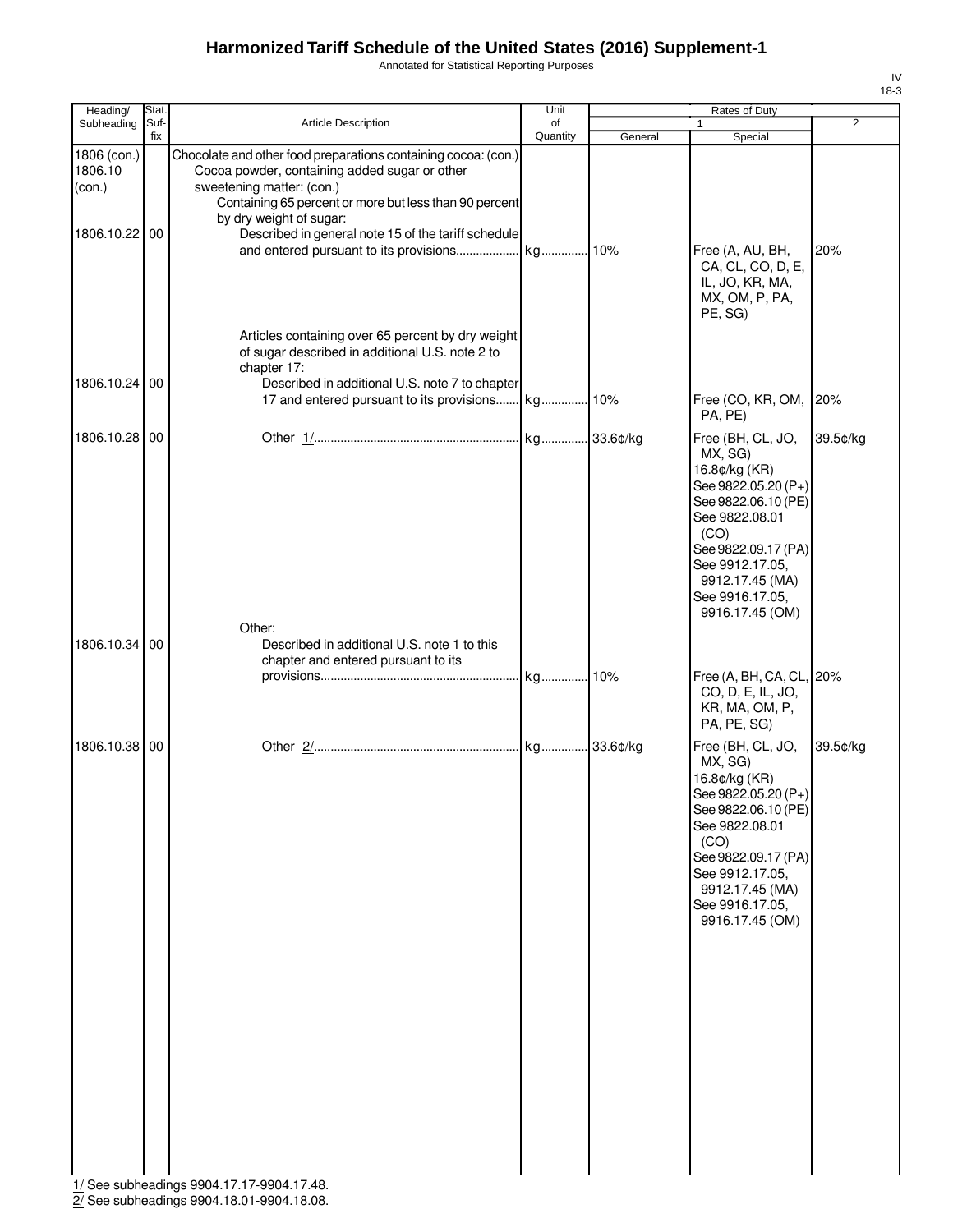Annotated for Statistical Reporting Purposes

| Heading/                         | Stat.       |                                                                                                                                                                                                                           | Unit           |         | Rates of Duty                                                                                                                                                                                                            |                |
|----------------------------------|-------------|---------------------------------------------------------------------------------------------------------------------------------------------------------------------------------------------------------------------------|----------------|---------|--------------------------------------------------------------------------------------------------------------------------------------------------------------------------------------------------------------------------|----------------|
| Subheading                       | Suf-<br>fix | <b>Article Description</b>                                                                                                                                                                                                | of<br>Quantity | General | 1<br>Special                                                                                                                                                                                                             | $\overline{2}$ |
| 1806 (con.)<br>1806.10<br>(con.) |             | Chocolate and other food preparations containing cocoa: (con.)<br>Cocoa powder, containing added sugar or other<br>sweetening matter: (con.)<br>Containing 90 percent or more by dry weight of sugar:                     |                |         |                                                                                                                                                                                                                          |                |
| 1806.10.43                       | 00          | Described in general note 15 of the tariff schedule                                                                                                                                                                       |                |         | Free (A, AU, BH,<br>CA, CL, CO, D, E,<br>IL, JO, KR, MA,<br>MX, OM, P, PA,<br>PE, SG)                                                                                                                                    | 20%            |
| 1806.10.45                       | 00          | Articles containing over 65 percent by dry weight<br>of sugar described in additional U.S. note 2 to<br>chapter 17:<br>Described in additional U.S. note 7 to chapter<br>17 and entered pursuant to its provisions kg 10% |                |         | Free (CO, KR, OM,                                                                                                                                                                                                        | 20%            |
|                                  |             |                                                                                                                                                                                                                           |                |         | PA, PE)                                                                                                                                                                                                                  |                |
| 1806.10.55                       | 00          |                                                                                                                                                                                                                           |                |         | Free (BH, CL, JO,<br>MX, SG)<br>16.8¢/kg (KR)<br>See 9822.05.20 (P+)<br>See 9822.06.10 (PE)<br>See 9822.08.01<br>(CO)<br>See 9822.09.17 (PA)<br>See 9912.17.05,<br>9912.17.45 (MA)<br>See 9916.17.05,<br>9916.17.45 (OM) | 39.5¢/kg       |
| 1806.10.65                       | 00          | Other:<br>Described in additional U.S. note 1 to this                                                                                                                                                                     |                |         |                                                                                                                                                                                                                          |                |
|                                  |             | chapter and entered pursuant to its                                                                                                                                                                                       |                |         |                                                                                                                                                                                                                          |                |
|                                  |             |                                                                                                                                                                                                                           | kg 10%         |         | Free (A*, BH, CA,<br>CL, CO, D, E, IL,<br>JO, KR, MA, OM,<br>P, PA, PE, SG)                                                                                                                                              | 20%            |
| 1806.10.75 00                    |             | 1/ See subheadings 9904.17.17-9904.17.48.                                                                                                                                                                                 |                |         | Free (BH, CL, JO,<br>MX, SG)<br>16.8¢/kg (KR)<br>See 9822.05.20 (P+)<br>See 9822.06.10 (PE)<br>See 9822.08.01<br>(CO)<br>See 9822.09.17 (PA)<br>See 9912.17.05,<br>9912.17.45 (MA)<br>See 9916.17.05,<br>9916.17.45 (OM) | 39.5¢/kg       |

2/ See subheadings 9904.18.01-9904.18.08.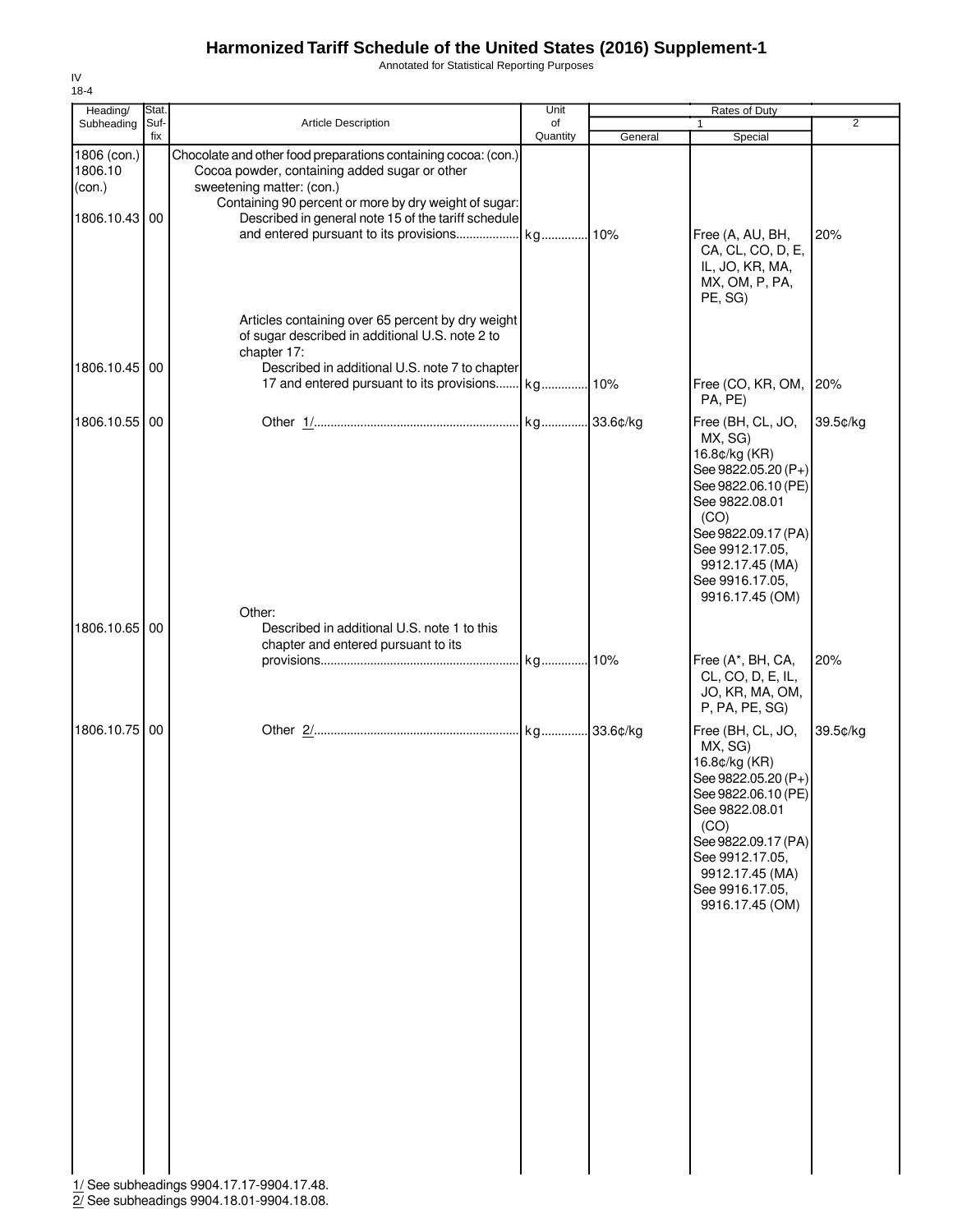Annotated for Statistical Reporting Purposes

| Heading/                             | Stat.       |                                                                                                                                                                                                                                                                                                                                                                                                                                                                                                                                                                                                                                                               | Unit           |         | Rates of Duty                                                                     |                |
|--------------------------------------|-------------|---------------------------------------------------------------------------------------------------------------------------------------------------------------------------------------------------------------------------------------------------------------------------------------------------------------------------------------------------------------------------------------------------------------------------------------------------------------------------------------------------------------------------------------------------------------------------------------------------------------------------------------------------------------|----------------|---------|-----------------------------------------------------------------------------------|----------------|
| Subheading                           | Suf-<br>fix | Article Description                                                                                                                                                                                                                                                                                                                                                                                                                                                                                                                                                                                                                                           | of<br>Quantity | General | 1<br>Special                                                                      | $\overline{2}$ |
| 1806 (con.)<br>1806.20<br>1806.20.20 | 10          | Chocolate and other food preparations containing cocoa: (con.)<br>Other preparations in blocks, slabs or bars, weighing more<br>than 2 kg or in liquid, paste, powder, granular or other bulk<br>form in containers or immediate packings, of a content<br>exceeding 2 kg:<br>Preparations consisting wholly of ground cocoa beans,<br>with or without added cocoa fat, flavoring or emulsifying<br>agents, and containing not more than 32 percent by<br>weight of butterfat or other milk solids and not more<br>than 60 percent by weight of sugar:<br>In blocks or slabs weighing 4.5 kg or more each<br>Not containing butterfat or other milk solids kg | .              | Free    |                                                                                   | 8.8¢/kg        |
|                                      | 90          | Containing butterfat or other milk solids                                                                                                                                                                                                                                                                                                                                                                                                                                                                                                                                                                                                                     | kg             |         |                                                                                   |                |
| 1806.20.22 00                        |             | Other:<br>Containing butterfat or other milk solids<br>(excluding articles for consumption at retail as<br>candy or confection):<br>Described in general note 15 of the tariff                                                                                                                                                                                                                                                                                                                                                                                                                                                                                | kg cmsc        |         |                                                                                   |                |
|                                      |             | schedule and entered pursuant to its                                                                                                                                                                                                                                                                                                                                                                                                                                                                                                                                                                                                                          | kg 5%          |         | Free (A*, AU, BH,                                                                 | 40%            |
|                                      |             | Other, containing over 5.5 percent by                                                                                                                                                                                                                                                                                                                                                                                                                                                                                                                                                                                                                         |                |         | CA, CL, CO, D, E,<br>IL, JO, KR, MA,<br>MX, OM, P, PA,<br>PE, SG)                 |                |
| 1806.20.24                           | 00          | weight of butterfat:<br>Described in additional U.S. note 2 to                                                                                                                                                                                                                                                                                                                                                                                                                                                                                                                                                                                                |                |         |                                                                                   |                |
|                                      |             | this chapter and entered pursuant to                                                                                                                                                                                                                                                                                                                                                                                                                                                                                                                                                                                                                          |                |         |                                                                                   |                |
|                                      |             |                                                                                                                                                                                                                                                                                                                                                                                                                                                                                                                                                                                                                                                               | kg<br>kg cmsc  | .5%     | Free (A, AU, BH,<br>CA, CL, CO, D, E,<br>IL, JO, KR, MA,<br>OM, P, PA, PE,<br>SG) | 40%            |
|                                      |             |                                                                                                                                                                                                                                                                                                                                                                                                                                                                                                                                                                                                                                                               |                |         |                                                                                   |                |
|                                      |             |                                                                                                                                                                                                                                                                                                                                                                                                                                                                                                                                                                                                                                                               |                |         |                                                                                   |                |
|                                      |             |                                                                                                                                                                                                                                                                                                                                                                                                                                                                                                                                                                                                                                                               |                |         |                                                                                   |                |
|                                      |             |                                                                                                                                                                                                                                                                                                                                                                                                                                                                                                                                                                                                                                                               |                |         |                                                                                   |                |
|                                      |             |                                                                                                                                                                                                                                                                                                                                                                                                                                                                                                                                                                                                                                                               |                |         |                                                                                   |                |
|                                      |             |                                                                                                                                                                                                                                                                                                                                                                                                                                                                                                                                                                                                                                                               |                |         |                                                                                   |                |
|                                      |             |                                                                                                                                                                                                                                                                                                                                                                                                                                                                                                                                                                                                                                                               |                |         |                                                                                   |                |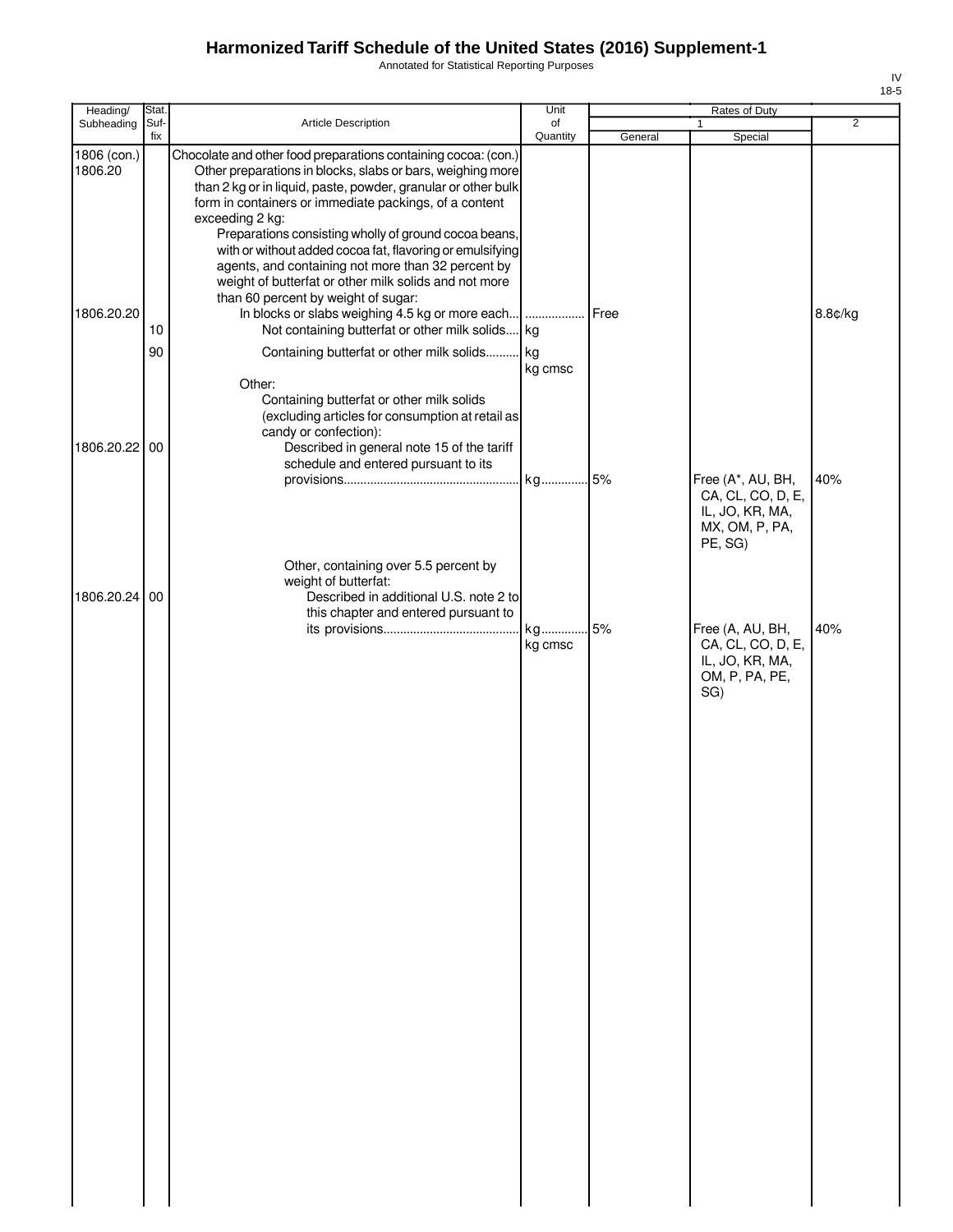Annotated for Statistical Reporting Purposes

| Heading/                                          | Stat.       |                                                                                                                                                                                                                                                                                                                                                                                                                                                                                                                                                                                                                                                                                                                                                                                                                                                                               | Unit           |         | Rates of Duty                                                                                                                                                                                                                                                                                                          |                             |
|---------------------------------------------------|-------------|-------------------------------------------------------------------------------------------------------------------------------------------------------------------------------------------------------------------------------------------------------------------------------------------------------------------------------------------------------------------------------------------------------------------------------------------------------------------------------------------------------------------------------------------------------------------------------------------------------------------------------------------------------------------------------------------------------------------------------------------------------------------------------------------------------------------------------------------------------------------------------|----------------|---------|------------------------------------------------------------------------------------------------------------------------------------------------------------------------------------------------------------------------------------------------------------------------------------------------------------------------|-----------------------------|
| Subheading                                        | Suf-<br>fix | <b>Article Description</b>                                                                                                                                                                                                                                                                                                                                                                                                                                                                                                                                                                                                                                                                                                                                                                                                                                                    | of<br>Quantity | General | $\mathbf{1}$<br>Special                                                                                                                                                                                                                                                                                                | $\overline{2}$              |
| 1806 (con.)<br>1806.20<br>(con.)<br>1806.20.26 00 |             | Chocolate and other food preparations containing cocoa: (con.)<br>Other preparations in blocks, slabs or bars, weighing more<br>than 2 kg or in liquid, paste, powder, granular or other bulk<br>form in containers or immediate packings, of a content<br>exceeding 2 kg: (con.)<br>Preparations consisting wholly of ground cocoa beans,<br>with or without added cocoa fat, flavoring or emulsifying<br>agents, and containing not more than 32 percent by<br>weight of butterfat or other milk solids and not more<br>than 60 percent by weight of sugar: (con.)<br>Other: (con.)<br>Containing butterfat or other milk solids<br>(excluding articles for consumption at retail as<br>candy or confection): (con.)<br>Other, containing over 5.5 percent by<br>weight of butterfat: (con.)<br>Other:<br>Containing less than 21 percent<br>by weight of milk solids 1/ kg | kg cmsc        |         | 37.2¢/kg + 4.3% Free (BH, CL, JO,<br>MX, SG)<br>17.3¢/kg + 2% (PE)<br>$18.6$ ¢/kg + 2.1%<br>(KR)<br>$24.8¢/kg + 2.8%$<br>(CO, PA)<br>$33.4$ ¢/kg + 3.8% (P)<br>See 9912.04.30,<br>9912.04.42 (MA)<br>See 9913.04.25<br>(AU)<br>See 9915.04.30,<br>9915.04.42,<br>9915.04.66 (P+)<br>See 9916.04.30,<br>9916.04.42 (OM) | $43.8¢/kg + 5%$             |
| 1806.20.28                                        | 00          | 1/ See subheadings 9904.18.09-9904.18.18.                                                                                                                                                                                                                                                                                                                                                                                                                                                                                                                                                                                                                                                                                                                                                                                                                                     | kg cmsc        |         | 52.8¢/kg + 4.3% Free (BH, CL, JO,<br>MX, SG)<br>24.6¢/kg + 2% (PE)<br>$26.4$ ¢/kg + 2.1%<br>(KR)<br>35.2¢/kg + 2.8%<br>(CO, PA)<br>$47.5¢/kg + 3.8% (P)$<br>See 9912.04.30,<br>9912.04.43 (MA)<br>See 9913.04.25<br>(AU)<br>See 9915.04.30,<br>9915.04.43.<br>9915.04.67 (P+)<br>See 9916.04.30,<br>9916.04.43 (OM)    | $62.1 \, \text{c/kg} + 5\%$ |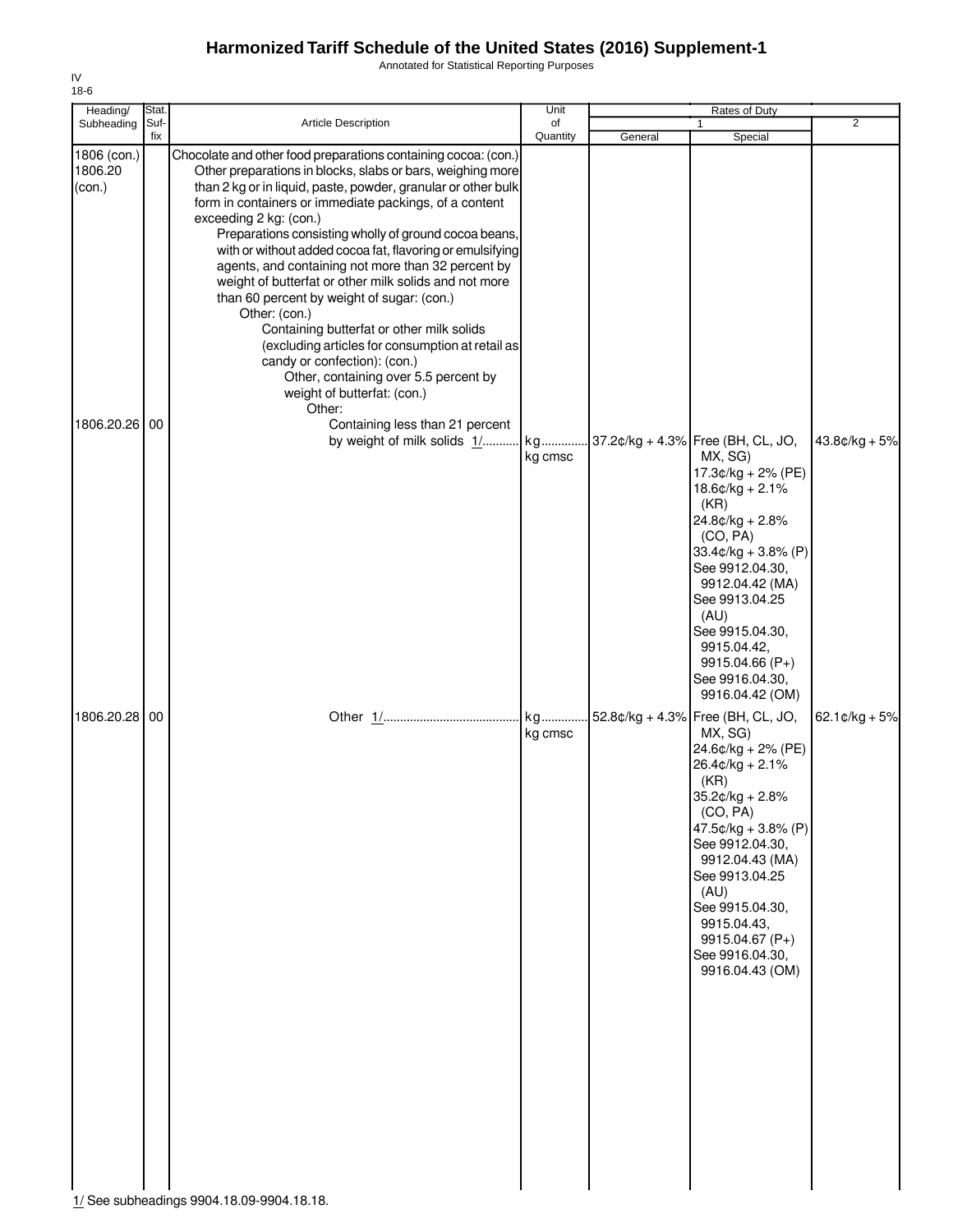Annotated for Statistical Reporting Purposes

| Heading/                         | Stat.       |                                                                                                                                                                                                                                                                                                                                                                                                                                                                                                                                                                                                                                                                                                                                  | Unit           |         | Rates of Duty                                                                  |   |
|----------------------------------|-------------|----------------------------------------------------------------------------------------------------------------------------------------------------------------------------------------------------------------------------------------------------------------------------------------------------------------------------------------------------------------------------------------------------------------------------------------------------------------------------------------------------------------------------------------------------------------------------------------------------------------------------------------------------------------------------------------------------------------------------------|----------------|---------|--------------------------------------------------------------------------------|---|
| Subheading                       | Suf-<br>fix | Article Description                                                                                                                                                                                                                                                                                                                                                                                                                                                                                                                                                                                                                                                                                                              | of<br>Quantity | General | $\mathbf{1}$<br>Special                                                        | 2 |
| 1806 (con.)<br>1806.20<br>(con.) |             | Chocolate and other food preparations containing cocoa: (con.)<br>Other preparations in blocks, slabs or bars, weighing more<br>than 2 kg or in liquid, paste, powder, granular or other bulk<br>form in containers or immediate packings, of a content<br>exceeding 2 kg: (con.)<br>Preparations consisting wholly of ground cocoa beans,<br>with or without added cocoa fat, flavoring or emulsifying<br>agents, and containing not more than 32 percent by<br>weight of butterfat or other milk solids and not more<br>than 60 percent by weight of sugar: (con.)<br>Other: (con.)<br>Containing butterfat or other milk solids<br>(excluding articles for consumption at retail as<br>candy or confection): (con.)<br>Other: |                |         |                                                                                |   |
| 1806.20.34 00                    |             | Described in additional U.S. note 3 to<br>this chapter and entered pursuant to                                                                                                                                                                                                                                                                                                                                                                                                                                                                                                                                                                                                                                                   | kg cmsc        | 5%      | Free (A, BH, CA, CL, 40%<br>CO, D, E, IL, JO,<br>KR, MA, OM, P,<br>PA, PE, SG) |   |
|                                  |             |                                                                                                                                                                                                                                                                                                                                                                                                                                                                                                                                                                                                                                                                                                                                  |                |         |                                                                                |   |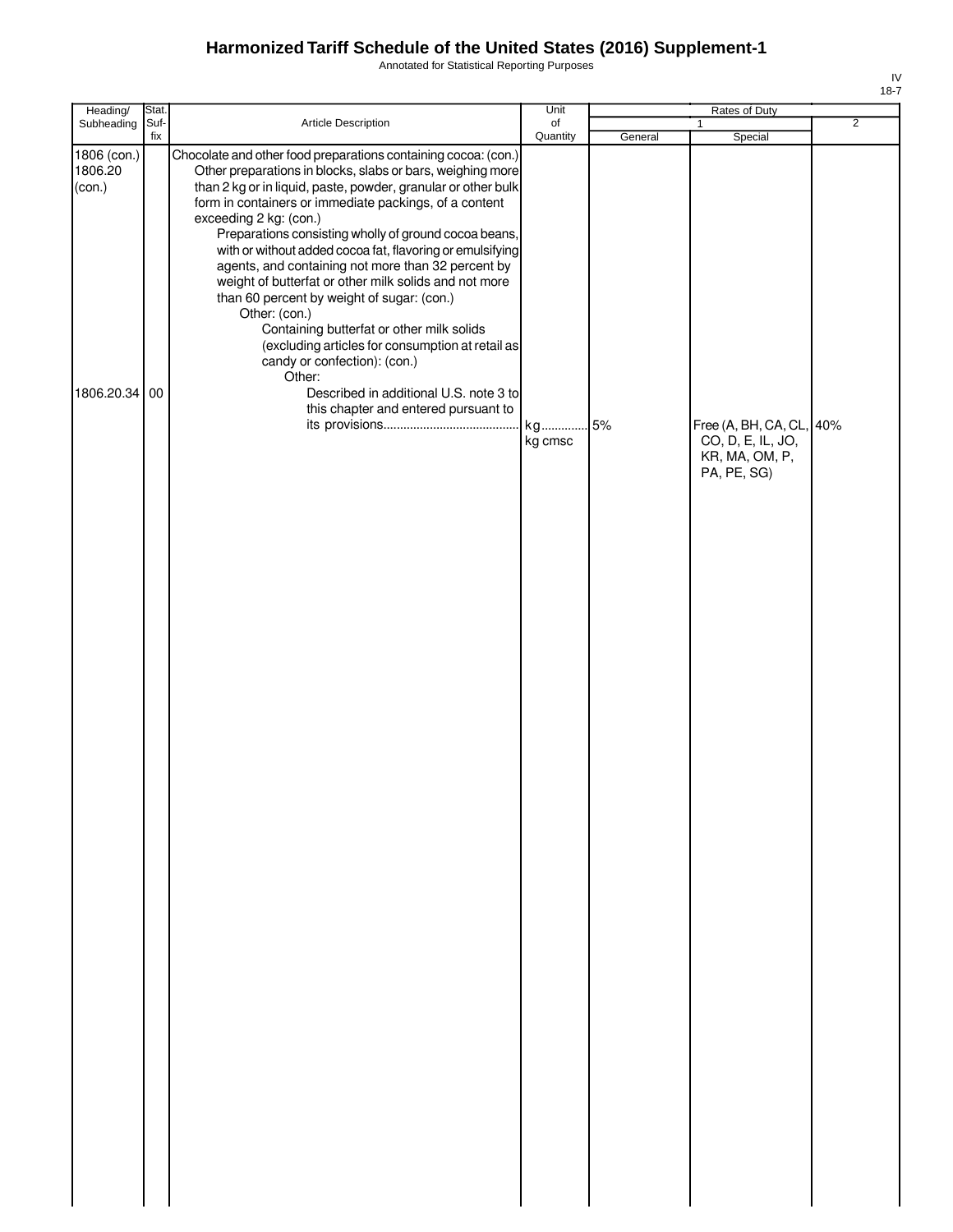Annotated for Statistical Reporting Purposes

| Heading/                         | Stat.       |                                                                                                                                                                                                                                                                                                                                                                                                                                                                                                                                                                                                                                                                                                                                                   | Unit           |         | Rates of Duty                                                                                                                                                                                                                                                                     |                          |
|----------------------------------|-------------|---------------------------------------------------------------------------------------------------------------------------------------------------------------------------------------------------------------------------------------------------------------------------------------------------------------------------------------------------------------------------------------------------------------------------------------------------------------------------------------------------------------------------------------------------------------------------------------------------------------------------------------------------------------------------------------------------------------------------------------------------|----------------|---------|-----------------------------------------------------------------------------------------------------------------------------------------------------------------------------------------------------------------------------------------------------------------------------------|--------------------------|
| Subheading                       | Suf-<br>fix | Article Description                                                                                                                                                                                                                                                                                                                                                                                                                                                                                                                                                                                                                                                                                                                               | of<br>Quantity | General | Special                                                                                                                                                                                                                                                                           | $\overline{2}$           |
| 1806 (con.)<br>1806.20<br>(con.) |             | Chocolate and other food preparations containing cocoa: (con.)<br>Other preparations in blocks, slabs or bars, weighing more<br>than 2 kg or in liquid, paste, powder, granular or other bulk<br>form in containers or immediate packings, of a content<br>exceeding 2 kg: (con.)<br>Preparations consisting wholly of ground cocoa beans,<br>with or without added cocoa fat, flavoring or emulsifying<br>agents, and containing not more than 32 percent by<br>weight of butterfat or other milk solids and not more<br>than 60 percent by weight of sugar: (con.)<br>Other: (con.)<br>Containing butterfat or other milk solids<br>(excluding articles for consumption at retail as<br>candy or confection): (con.)<br>Other: (con.)<br>Other: |                |         |                                                                                                                                                                                                                                                                                   |                          |
| 1806.20.36                       | 00          | Containing less than 21 percent<br>by weight of milk solids 1/                                                                                                                                                                                                                                                                                                                                                                                                                                                                                                                                                                                                                                                                                    | kg             |         | 37.2¢/kg + 4.3% Free (BH, CL, JO,                                                                                                                                                                                                                                                 | $43.8¢/kg + 5%$          |
|                                  |             |                                                                                                                                                                                                                                                                                                                                                                                                                                                                                                                                                                                                                                                                                                                                                   | kg cmsc        |         | MX, SG)<br>17.3¢/kg + 2% (PE)<br>$18.6$ ¢/kg + 2.1%<br>(KR)<br>$24.8¢/kg + 2.8%$<br>(CO, PA)<br>$33.4$ ¢/kg + 3.8% (P)<br>See 9912.04.30,<br>9912.04.42 (MA)<br>See 9913.04.25<br>(AU)<br>See 9915.04.30,<br>9915.04.42,<br>9915.04.66 (P+)<br>See 9916.04.30,<br>9916.04.42 (OM) |                          |
| 1806.20.38 00                    |             |                                                                                                                                                                                                                                                                                                                                                                                                                                                                                                                                                                                                                                                                                                                                                   | kg<br>kg cmsc  |         | 52.8¢/kg + 4.3% Free (BH, CL, JO,<br>MX, SG)                                                                                                                                                                                                                                      | 62.1 $\text{c/kg} + 5\%$ |
|                                  |             |                                                                                                                                                                                                                                                                                                                                                                                                                                                                                                                                                                                                                                                                                                                                                   |                |         | 24.6¢/kg + 2% (PE)<br>26.4¢/kg + 2.1%<br>(KR)<br>35.2¢/kg + 2.8%<br>(CO, PA)<br>$47.5¢/kg + 3.8% (P)$<br>See 9912.04.30,<br>9912.04.43 (MA)<br>See 9913.04.25<br>(AU)<br>See 9915.04.30.<br>9915.04.43,<br>9915.04.67 (P+)<br>See 9916.04.30,<br>9916.04.43 (OM)                  |                          |
| 1806.20.50                       | 00          | 1/ See subheadings 9904.18.19-9904.18.30.                                                                                                                                                                                                                                                                                                                                                                                                                                                                                                                                                                                                                                                                                                         | kg             | 4.3%    | Free (A, AU, BH,<br>CA, CL, CO, D, E,<br>IL, JO, KR, MA,<br>MX, OM, P, PA,<br>PE, SG)                                                                                                                                                                                             | 40%                      |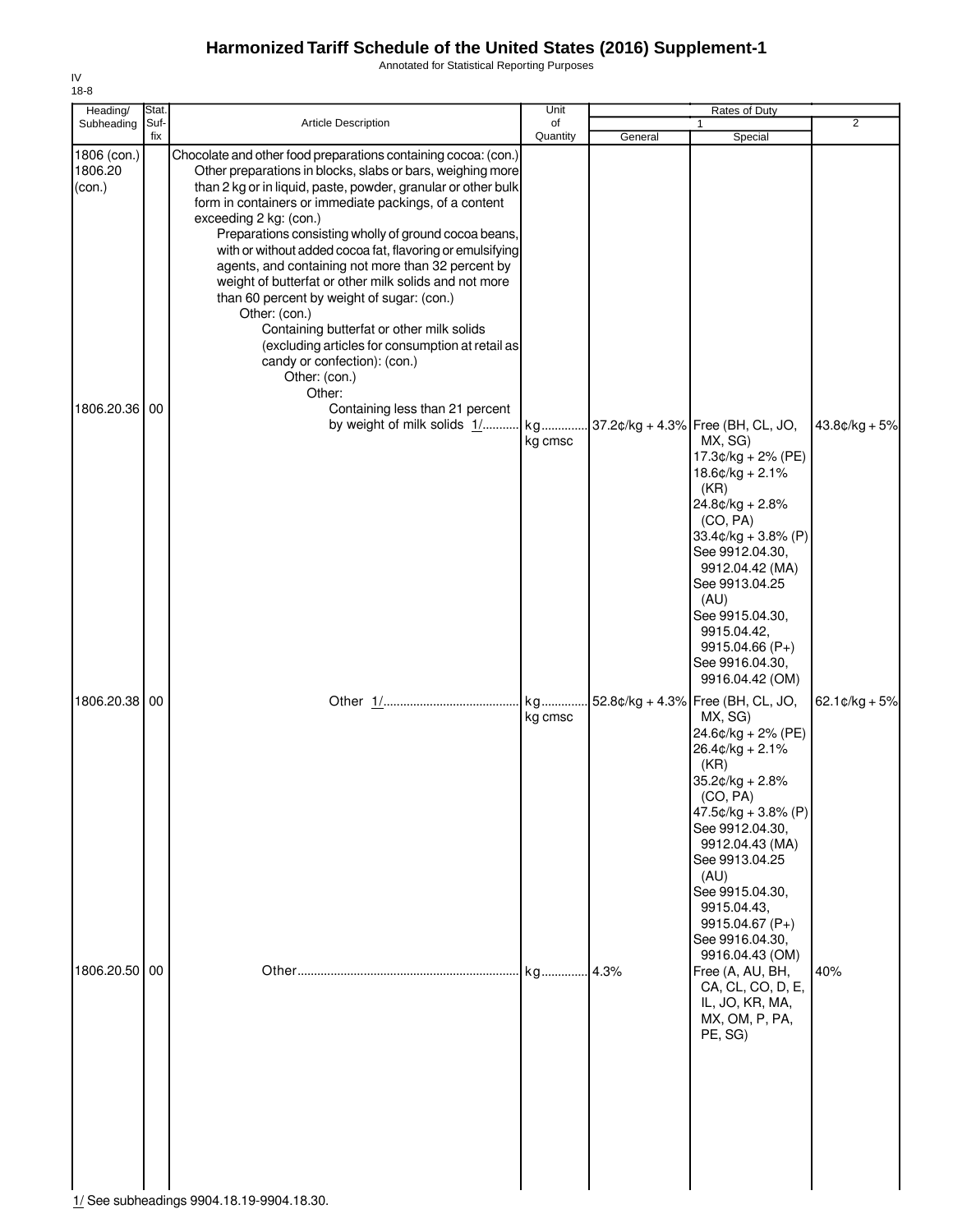Annotated for Statistical Reporting Purposes

| Heading/                                          | Stat.           |                                                                                                                                                                                                                                                                                                                                                                                                                                                                                                                     | Unit           |         | Rates of Duty                                                                                                                                                                                                   |                      |
|---------------------------------------------------|-----------------|---------------------------------------------------------------------------------------------------------------------------------------------------------------------------------------------------------------------------------------------------------------------------------------------------------------------------------------------------------------------------------------------------------------------------------------------------------------------------------------------------------------------|----------------|---------|-----------------------------------------------------------------------------------------------------------------------------------------------------------------------------------------------------------------|----------------------|
| Subheading                                        | Suf-<br>fix     | <b>Article Description</b>                                                                                                                                                                                                                                                                                                                                                                                                                                                                                          | of<br>Quantity | General | 1<br>Special                                                                                                                                                                                                    | $\overline{2}$       |
| 1806 (con.)<br>1806.20<br>(con.)<br>1806.20.60 00 |                 | Chocolate and other food preparations containing cocoa: (con.)<br>Other preparations in blocks, slabs or bars, weighing more<br>than 2 kg or in liquid, paste, powder, granular or other bulk<br>form in containers or immediate packings, of a content<br>exceeding 2 kg: (con.)<br>Confectioners' coatings and other products (except<br>confectionery) containing by weight not less than 6.8<br>percent non-fat solids of the cocoa bean nib and not<br>less than 15 percent of vegetable fats other than cocoa |                |         |                                                                                                                                                                                                                 |                      |
| 1806.20.67                                        | 00              | Other:<br>Containing more than 65 percent by weight of<br>sugar:<br>Described in general note 15 of the tariff                                                                                                                                                                                                                                                                                                                                                                                                      |                |         | Free (A, AU, BH,<br>CA, CL, CO, D, E,<br>IL, JO, KR, MA,<br>MX, OM, P, PA,<br>PE, SG)                                                                                                                           | 35%                  |
|                                                   |                 | schedule and entered pursuant to its<br>Other:                                                                                                                                                                                                                                                                                                                                                                                                                                                                      |                |         | Free (A, AU, BH,<br>CA, CL, CO, D, E,<br>IL, JO, MA, MX,<br>OM, P, PA, PE,<br>SG)<br>5% (KR)                                                                                                                    | 20%                  |
| 1806.20.71                                        | $\overline{00}$ | Articles containing over 65 percent by dry<br>weight of sugar described in additional<br>U.S. note 2 to chapter 17:<br>Described in additional U.S. note 7 to<br>chapter 17 and entered pursuant to its                                                                                                                                                                                                                                                                                                             |                |         | Free (CO, KR, OM,<br>PA, PE)                                                                                                                                                                                    | 20%                  |
| 1806.20.73 00                                     |                 |                                                                                                                                                                                                                                                                                                                                                                                                                                                                                                                     |                |         | MX, SG)<br>$15.2¢/kg + 4.2%$<br>(KR)<br>See 9822.05.20 (P+)<br>See 9822.06.10 (PE)<br>See 9822.08.01<br>(CO)<br>See 9822.09.17 (PA)<br>See 9912.17.05.<br>9912.17.50 (MA)<br>See 9916.17.05,<br>9916.17.50 (OM) | $35.9$ ¢/kg +<br>10% |

 $\frac{1}{16}$  See subheadings 9904.17.17-9904.17.48.

IV 18-9Ŧ.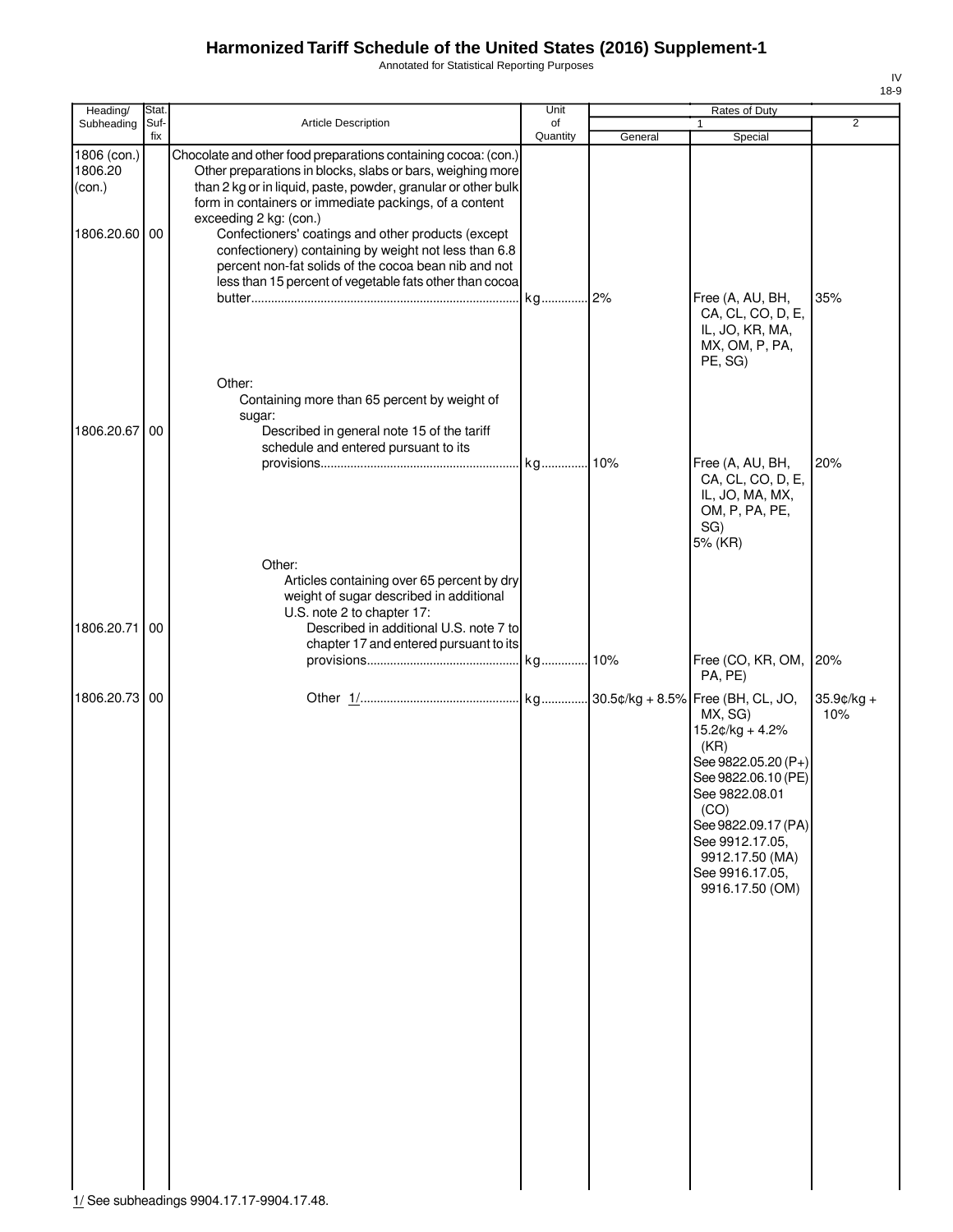Annotated for Statistical Reporting Purposes

| Heading/                                       | Stat.       |                                                                                                                                                                                                                                                                                                                                                                                                                                                                                                                                                                                                 | Unit           |         | Rates of Duty                                                                                                                                                                                    |                   |
|------------------------------------------------|-------------|-------------------------------------------------------------------------------------------------------------------------------------------------------------------------------------------------------------------------------------------------------------------------------------------------------------------------------------------------------------------------------------------------------------------------------------------------------------------------------------------------------------------------------------------------------------------------------------------------|----------------|---------|--------------------------------------------------------------------------------------------------------------------------------------------------------------------------------------------------|-------------------|
| Subheading                                     | Suf-<br>fix | Article Description                                                                                                                                                                                                                                                                                                                                                                                                                                                                                                                                                                             | of<br>Quantity | General | Special                                                                                                                                                                                          | $\overline{2}$    |
| 1806 (con.)<br>1806.20<br>(con.)<br>1806.20.75 | 00          | Chocolate and other food preparations containing cocoa: (con.)<br>Other preparations in blocks, slabs or bars, weighing more<br>than 2 kg or in liquid, paste, powder, granular or other bulk<br>form in containers or immediate packings, of a content<br>exceeding 2 kg: (con.)<br>Other: (con.)<br>Containing more than 65 percent by weight of<br>sugar: (con.)<br>Other: (con.)<br>Articles containing over 10 percent by dry<br>weight of sugar described in additional<br>U.S. note 3 to chapter 17:<br>Described in additional U.S. note 8 to<br>chapter 17 and entered pursuant to its |                |         | Free (A, BH, CA, CL, 20%<br>CO, D, E, IL, JO,                                                                                                                                                    |                   |
| 1806.20.77                                     | 00          |                                                                                                                                                                                                                                                                                                                                                                                                                                                                                                                                                                                                 |                |         | KR, MA, OM, P,<br>PA, PE, SG)<br>MX, SG)<br>15.2¢/kg + 4.2%<br>(KR)<br>See 9822.05.20 (P+)<br>See 9822.06.10 (PE)<br>See 9822.08.01                                                              | 35.9¢/kg +<br>10% |
| 1806.20.78 00                                  |             |                                                                                                                                                                                                                                                                                                                                                                                                                                                                                                                                                                                                 | kg             | .8.5%   | (CO)<br>See 9822.09.17 (PA)<br>See 9912.17.05,<br>9912.17.50 (MA)<br>See 9916.17.05,<br>9916.17.50 (OM)<br>Free (A, AU, BH,<br>CA, CL, CO, D, E,<br>IL, JO, KR, MA,<br>MX, OM, P, PA,<br>PE, SG) | 20%               |
|                                                |             |                                                                                                                                                                                                                                                                                                                                                                                                                                                                                                                                                                                                 |                |         |                                                                                                                                                                                                  |                   |
|                                                |             |                                                                                                                                                                                                                                                                                                                                                                                                                                                                                                                                                                                                 |                |         |                                                                                                                                                                                                  |                   |
|                                                |             | 1/ See subheadings 9904.17.49-9904.17.65.                                                                                                                                                                                                                                                                                                                                                                                                                                                                                                                                                       |                |         |                                                                                                                                                                                                  |                   |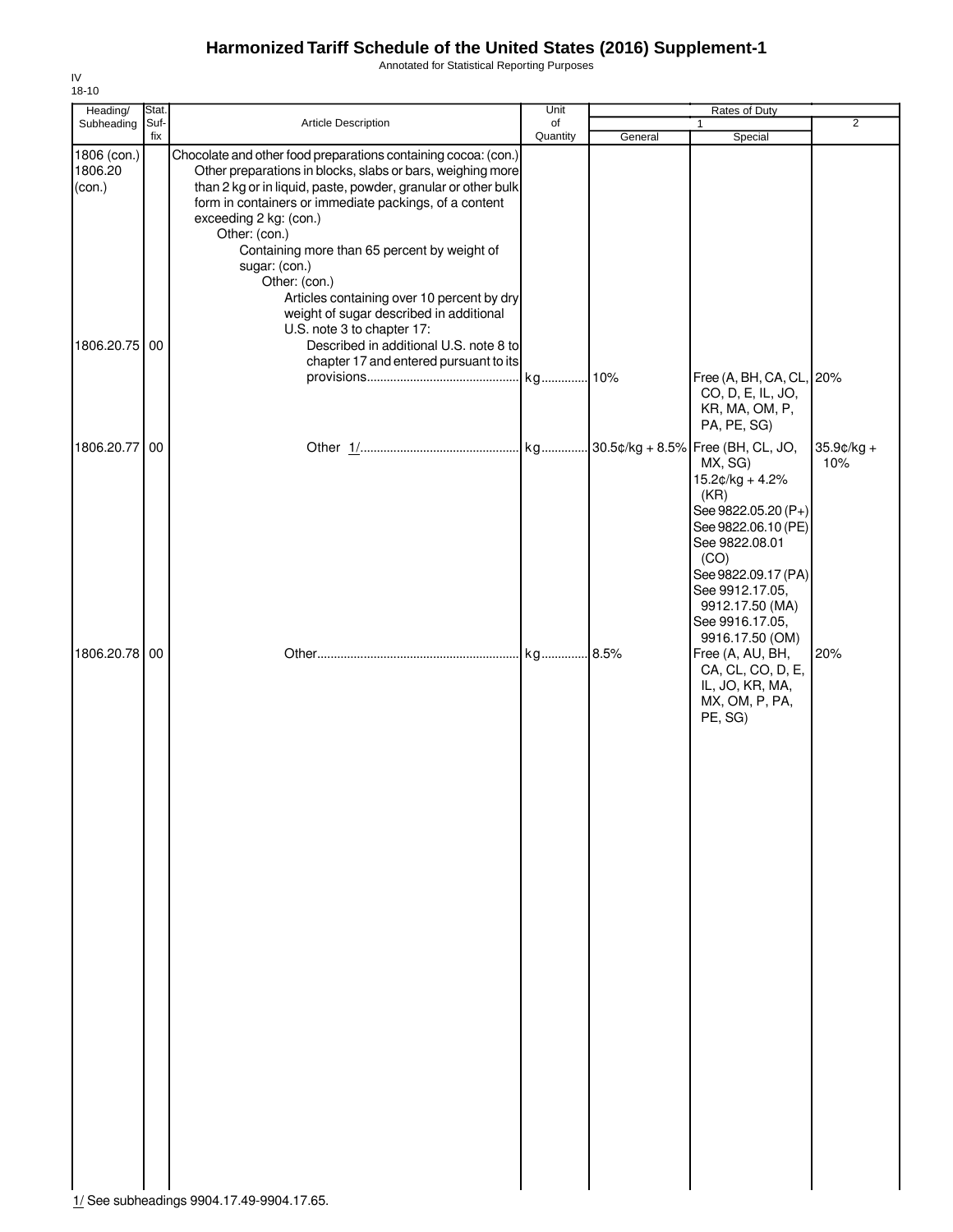Annotated for Statistical Reporting Purposes

| 8<br>ı | 1. |
|--------|----|

| Heading/                         | Stat. |                                                                                                                                                                                                                                                                                                    | Unit          | Rates of Duty |                                                                                        |                |
|----------------------------------|-------|----------------------------------------------------------------------------------------------------------------------------------------------------------------------------------------------------------------------------------------------------------------------------------------------------|---------------|---------------|----------------------------------------------------------------------------------------|----------------|
| Subheading                       | Suf-  | Article Description                                                                                                                                                                                                                                                                                | of            |               | $\mathbf{1}$                                                                           | $\overline{2}$ |
| 1806 (con.)<br>1806.20<br>(con.) | fix   | Chocolate and other food preparations containing cocoa: (con.)<br>Other preparations in blocks, slabs or bars, weighing more<br>than 2 kg or in liquid, paste, powder, granular or other bulk<br>form in containers or immediate packings, of a content<br>exceeding 2 kg: (con.)<br>Other: (con.) | Quantity      | General       | Special                                                                                |                |
| 1806.20.79 00                    |       | Other:<br>Described in general note 15 of the tariff<br>schedule and entered pursuant to its                                                                                                                                                                                                       | kg            | 10%           | Free (A+, AU, BH,<br>CA, CL, CO, D, E,<br>IL, JO, KR, MA,<br>MX, OM, P, PA,<br>PE, SG) | 20%            |
| 1806.20.81                       | 00    | Other:<br>Dairy products described in additional U.S.<br>note 1 to chapter 4:<br>Described in additional U.S. note 10<br>to chapter 4 and entered pursuant to                                                                                                                                      | kg<br>kg cmsc | 10%           | Free (A+, AU, BH,<br>CA, CL, CO, D, E,                                                 | 20%            |
|                                  |       |                                                                                                                                                                                                                                                                                                    |               |               | IL, JO, KR, MA,<br>OM, P, PA, PE,<br>SG)                                               |                |
|                                  |       |                                                                                                                                                                                                                                                                                                    |               |               |                                                                                        |                |
|                                  |       |                                                                                                                                                                                                                                                                                                    |               |               |                                                                                        |                |
|                                  |       |                                                                                                                                                                                                                                                                                                    |               |               |                                                                                        |                |
|                                  |       |                                                                                                                                                                                                                                                                                                    |               |               |                                                                                        |                |
|                                  |       |                                                                                                                                                                                                                                                                                                    |               |               |                                                                                        |                |
|                                  |       |                                                                                                                                                                                                                                                                                                    |               |               |                                                                                        |                |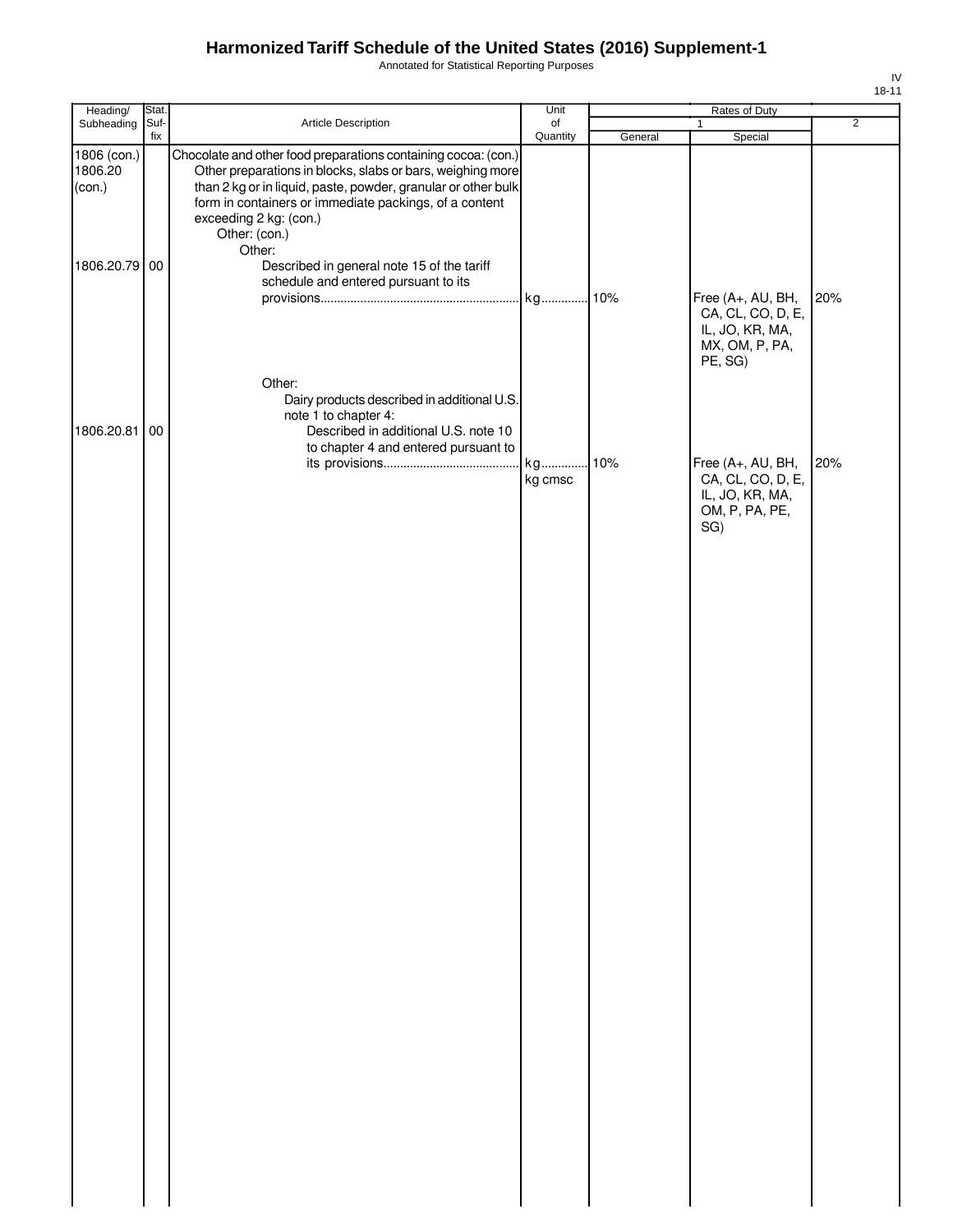Annotated for Statistical Reporting Purposes

| Heading/                                       | Stat.       |                                                                                                                                                                                                                                                                                                                                                                                                                                                                                                | Unit           |         | Rates of Duty                                                                                                                                                                                                                                                                                                                                                                 |                       |
|------------------------------------------------|-------------|------------------------------------------------------------------------------------------------------------------------------------------------------------------------------------------------------------------------------------------------------------------------------------------------------------------------------------------------------------------------------------------------------------------------------------------------------------------------------------------------|----------------|---------|-------------------------------------------------------------------------------------------------------------------------------------------------------------------------------------------------------------------------------------------------------------------------------------------------------------------------------------------------------------------------------|-----------------------|
| Subheading                                     | Suf-<br>fix | Article Description                                                                                                                                                                                                                                                                                                                                                                                                                                                                            | of<br>Quantity | General | Special                                                                                                                                                                                                                                                                                                                                                                       | $\overline{2}$        |
| 1806 (con.)<br>1806.20<br>(con.)<br>1806.20.82 | 00          | Chocolate and other food preparations containing cocoa: (con.)<br>Other preparations in blocks, slabs or bars, weighing more<br>than 2 kg or in liquid, paste, powder, granular or other bulk<br>form in containers or immediate packings, of a content<br>exceeding 2 kg: (con.)<br>Other: (con.)<br>Other: (con.)<br>Other: (con.)<br>Dairy products described in additional U.S.<br>note 1 to chapter 4: (con.)<br>Other:<br>Containing less than 21 percent<br>by weight of milk solids 1/ | kg             |         | 37.2¢/kg + 8.5% Free (BH, CL, JO,                                                                                                                                                                                                                                                                                                                                             | $43.8¢/kg +$          |
|                                                |             |                                                                                                                                                                                                                                                                                                                                                                                                                                                                                                | kg cmsc        |         | MX, SG)<br>$24.8¢/kg + 5.6%$<br>(PA)<br>$33.4$ ¢/kg + 7.6% (P)<br>See 9912.04.30,<br>9912.04.44 (MA)<br>See 9913.04.25<br>(AU)<br>See 9915.04.30,<br>9915.04.44,<br>9915.04.68 (P+)<br>See 9916.04.30,<br>9916.04.44 (OM)<br>See 9917.04.20,<br>9917.04.30 (PE)<br>See 9918.04.60-<br>9918.04.80 (CO)<br>See 9920.04.10,<br>9920.04.20 (KR)                                   | 10%                   |
| 1806.20.83 00                                  |             | 1/ See subheadings 9904.04.50-9904.05.01.                                                                                                                                                                                                                                                                                                                                                                                                                                                      | kg<br>kg cmsc  |         | 52.8¢/kg + 8.5% Free (BH, CL, JO,<br>MX, SG)<br>35.2¢/kg + 5.6%<br>(PA)<br>$47.5¢/kg + 7.6% (P)$<br>See 9912.04.30,<br>9912.04.45 (MA)<br>See 9913.04.25<br>(AU)<br>See 9915.04.30,<br>9915.04.45,<br>9915.04.69 (P+)<br>See 9916.04.30,<br>9916.04.45 (OM)<br>See 9917.04.20,<br>9917.04.31 (PE)<br>See 9918.04.60-<br>9918.04.80 (CO)<br>See 9920.04.10,<br>9920.04.21 (KR) | $62.1$ ¢/kg<br>$+10%$ |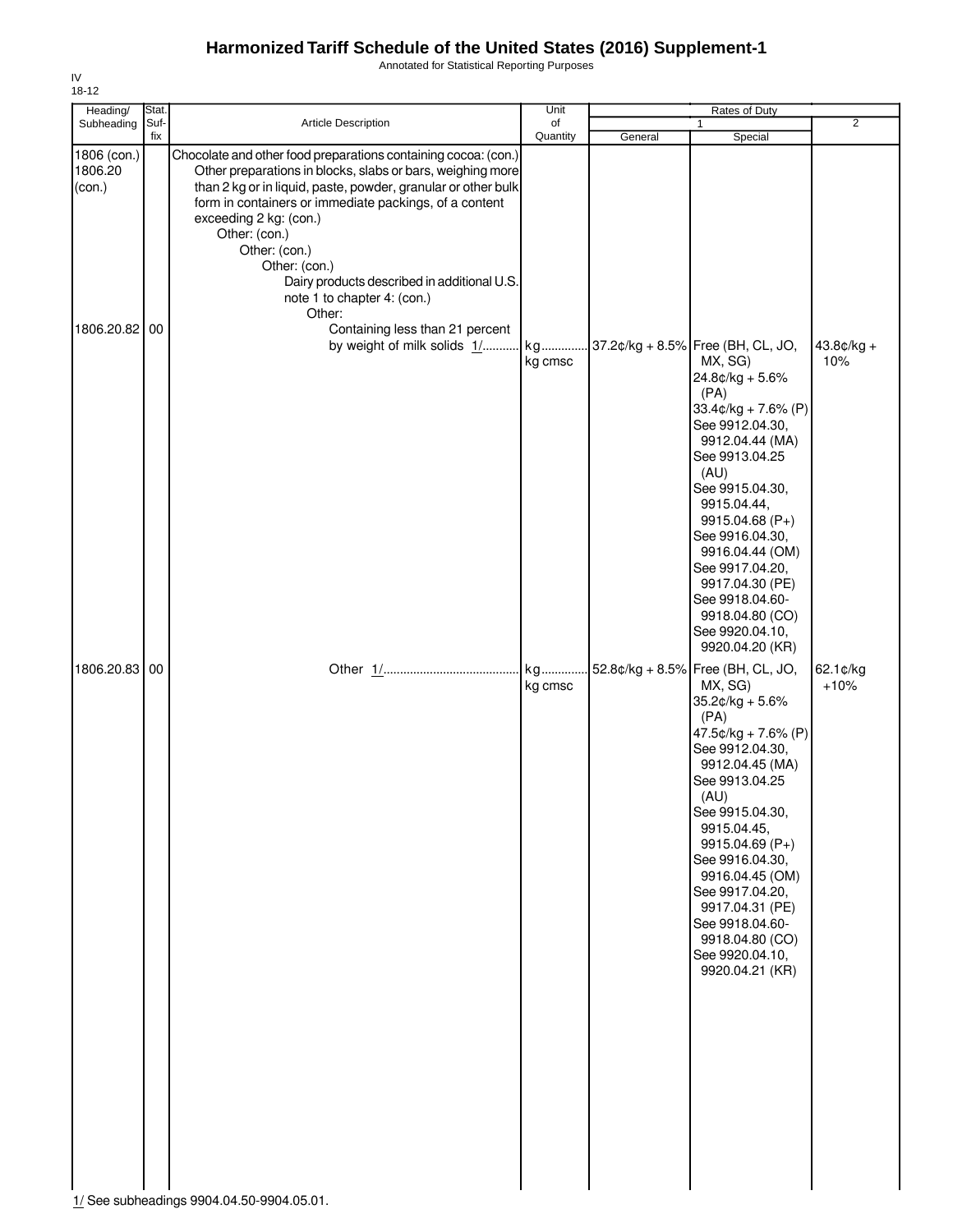Annotated for Statistical Reporting Purposes

| Heading/                         | Stat.       |                                                                                                                                                                                                                                                                                                    | Unit                  | Rates of Duty |                                        |                |
|----------------------------------|-------------|----------------------------------------------------------------------------------------------------------------------------------------------------------------------------------------------------------------------------------------------------------------------------------------------------|-----------------------|---------------|----------------------------------------|----------------|
| Subheading                       | Suf-<br>fix | Article Description                                                                                                                                                                                                                                                                                | $\circ$ f<br>Quantity | General       | $\mathbf{1}$<br>Special                | $\overline{2}$ |
| 1806 (con.)<br>1806.20<br>(con.) |             | Chocolate and other food preparations containing cocoa: (con.)<br>Other preparations in blocks, slabs or bars, weighing more<br>than 2 kg or in liquid, paste, powder, granular or other bulk<br>form in containers or immediate packings, of a content<br>exceeding 2 kg: (con.)<br>Other: (con.) |                       |               |                                        |                |
| 1806.20.85 00                    |             | Other: (con.)<br>Other: (con.)<br>Other, low fat chocolate crumb (excluding<br>articles for consumption at retail as candy<br>or confection):<br>Described in additional U.S. note 3 to<br>this chapter and entered pursuant to                                                                    | kg cmsc               | 10%           | Free (A+, BH, CA,<br>CL, CO, D, E, IL, | 20%            |
|                                  |             |                                                                                                                                                                                                                                                                                                    |                       |               | JO, KR, MA, OM,<br>P, PA, PE, SG)      |                |
|                                  |             |                                                                                                                                                                                                                                                                                                    |                       |               |                                        |                |
|                                  |             |                                                                                                                                                                                                                                                                                                    |                       |               |                                        |                |
|                                  |             |                                                                                                                                                                                                                                                                                                    |                       |               |                                        |                |
|                                  |             |                                                                                                                                                                                                                                                                                                    |                       |               |                                        |                |
|                                  |             |                                                                                                                                                                                                                                                                                                    |                       |               |                                        |                |
|                                  |             |                                                                                                                                                                                                                                                                                                    |                       |               |                                        |                |
|                                  |             |                                                                                                                                                                                                                                                                                                    |                       |               |                                        |                |

IV 18-13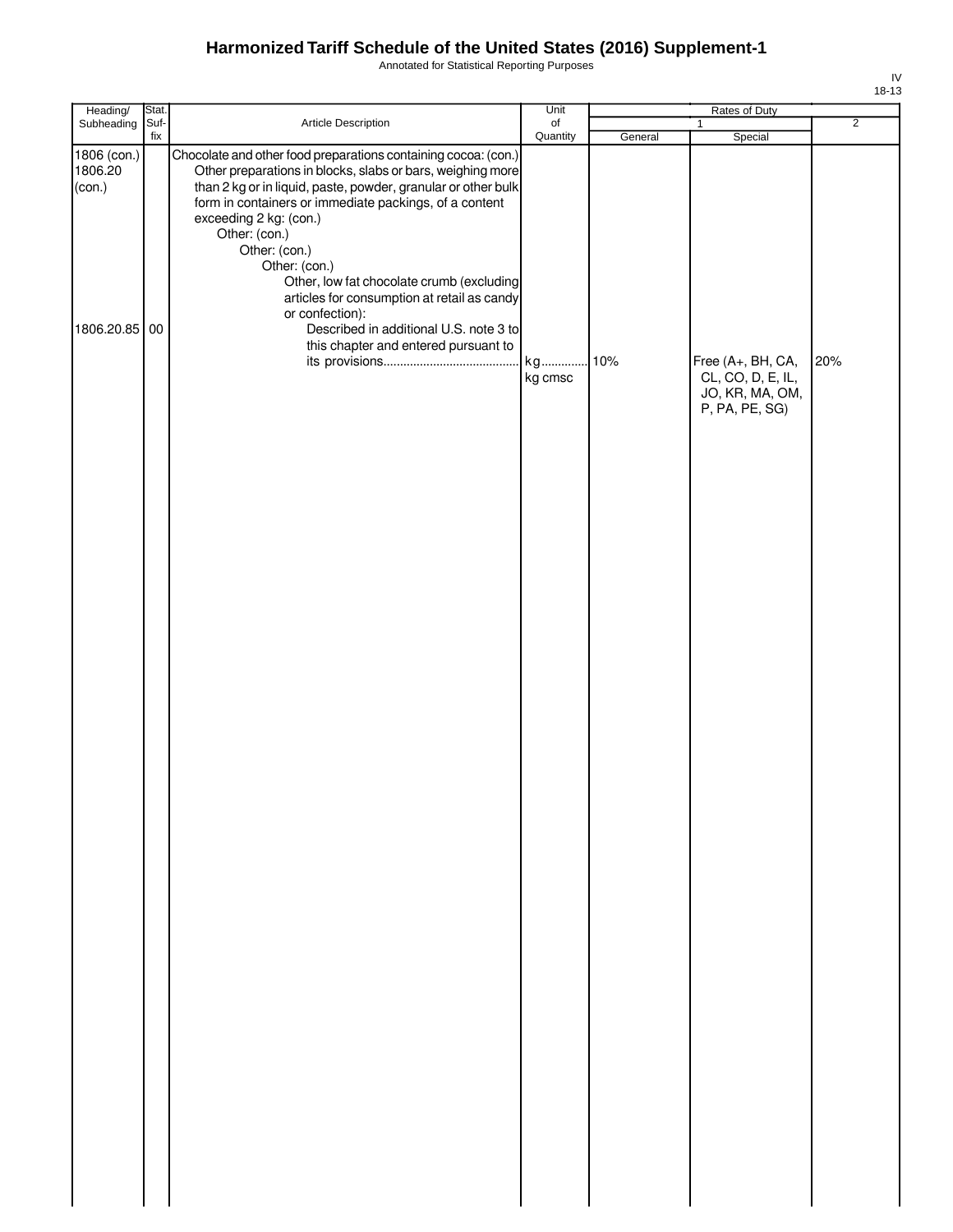Annotated for Statistical Reporting Purposes

| Heading/                                       | Stat.       |                                                                                                                                                                                                                                                                                                                                                                                                                                                                                                                                        | Unit           |         | Rates of Duty                                                                                                                                                                                                                                                                                                            |                             |
|------------------------------------------------|-------------|----------------------------------------------------------------------------------------------------------------------------------------------------------------------------------------------------------------------------------------------------------------------------------------------------------------------------------------------------------------------------------------------------------------------------------------------------------------------------------------------------------------------------------------|----------------|---------|--------------------------------------------------------------------------------------------------------------------------------------------------------------------------------------------------------------------------------------------------------------------------------------------------------------------------|-----------------------------|
| Subheading                                     | Suf-<br>fix | Article Description                                                                                                                                                                                                                                                                                                                                                                                                                                                                                                                    | of<br>Quantity | General | Special                                                                                                                                                                                                                                                                                                                  | $\overline{2}$              |
| 1806 (con.)<br>1806.20<br>(con.)<br>1806.20.87 | 00          | Chocolate and other food preparations containing cocoa: (con.)<br>Other preparations in blocks, slabs or bars, weighing more<br>than 2 kg or in liquid, paste, powder, granular or other bulk<br>form in containers or immediate packings, of a content<br>exceeding 2 kg: (con.)<br>Other: (con.)<br>Other: (con.)<br>Other: (con.)<br>Other, low fat chocolate crumb (excluding<br>articles for consumption at retail as candy<br>or confection): (con.)<br>Other:<br>Containing less than 21 percent<br>by weight of milk solids 1/ | kg             |         | 37.2¢/kg + 8.5% Free (BH, CL, JO,                                                                                                                                                                                                                                                                                        | $43.8¢/kg +$                |
|                                                |             |                                                                                                                                                                                                                                                                                                                                                                                                                                                                                                                                        | kg cmsc        |         | MX, SG)<br>17.3¢/kg + 3.9%<br>(PE)<br>$18.6$ ¢/kg + 4.2%<br>(KR)<br>$24.8¢/kg + 5.6%$<br>(CO, PA)<br>$33.4¢/kg + 7.6% (P)$<br>See 9912.04.30,<br>9912.04.44 (MA)<br>See 9913.04.25<br>(AU)<br>See 9915.04.30,<br>9915.04.44,<br>9915.04.68 (P+)<br>See 9916.04.30,<br>9916.04.44 (OM)                                    | 10%                         |
| 1806.20.89 00                                  |             |                                                                                                                                                                                                                                                                                                                                                                                                                                                                                                                                        | kg<br>kg cmsc  |         | 52.8¢/kg + 8.5% Free (BH, CL, JO,<br>MX, SG)<br>24.6¢/kg + 3.9%<br>(PE)<br>$26.4¢/kg + 4.2%$<br>(KR)<br>$35.2$ ¢/kg + 5.6%<br>(CO, PA)<br>47.5¢/kg + 7.6% (P)<br>See 9912.04.30,<br>9912.04.45 (MA)<br>See 9913.04.25<br>(AU)<br>See 9915.04.30,<br>9915.04.45,<br>9915.04.69 (P+)<br>See 9916.04.30,<br>9916.04.45 (OM) | $62.1 \text{C/kg} +$<br>10% |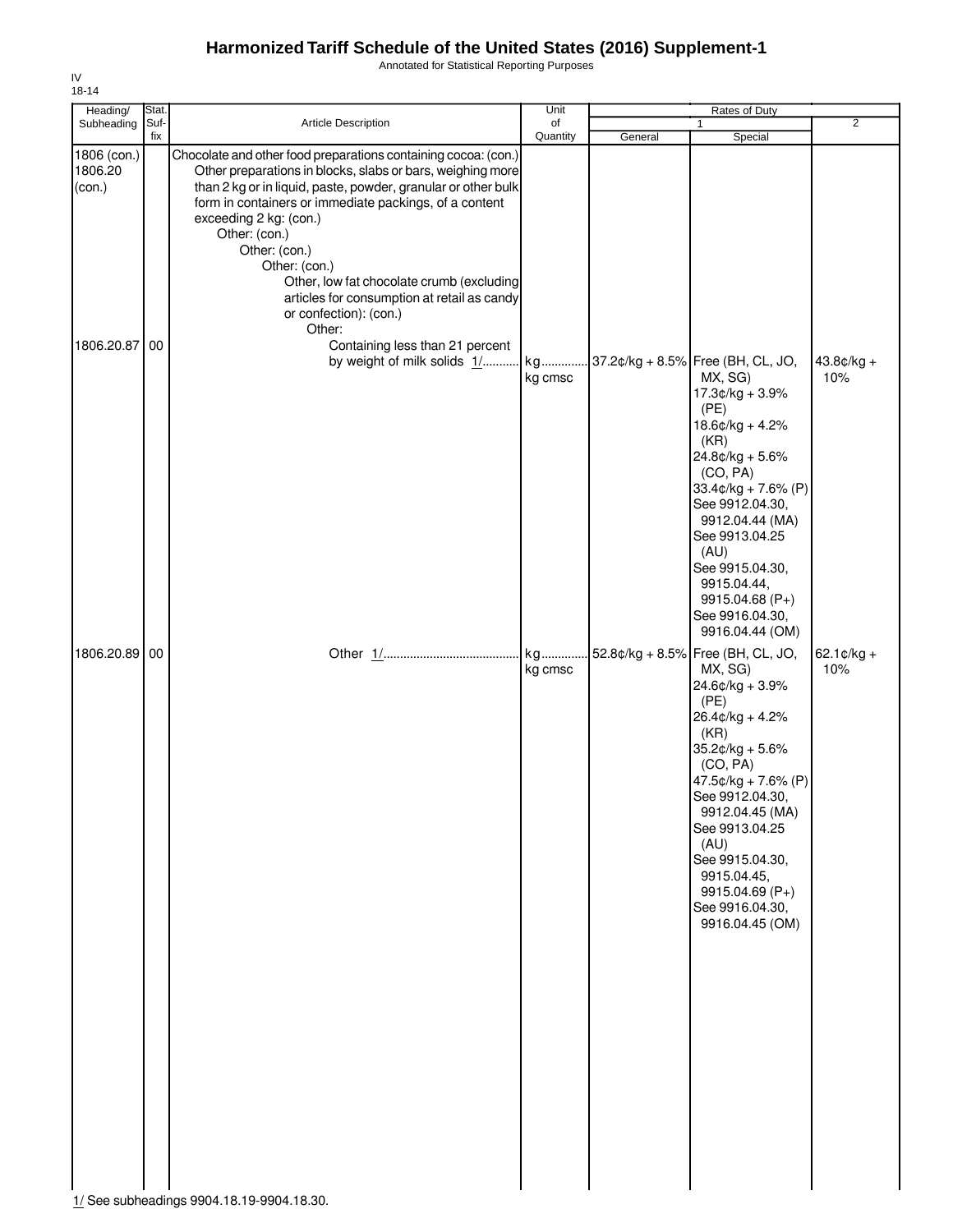Annotated for Statistical Reporting Purposes

IV 18-15

| Heading/                         | Stat.       |                                                                                                                                                                                                                                                                                                                                                | Unit     | Rates of Duty |                                                                                                                                                                                                                  |                     |
|----------------------------------|-------------|------------------------------------------------------------------------------------------------------------------------------------------------------------------------------------------------------------------------------------------------------------------------------------------------------------------------------------------------|----------|---------------|------------------------------------------------------------------------------------------------------------------------------------------------------------------------------------------------------------------|---------------------|
| Subheading                       | Suf-<br>fix | Article Description                                                                                                                                                                                                                                                                                                                            | of       |               | $\mathbf{1}$                                                                                                                                                                                                     | $\overline{2}$      |
| 1806 (con.)<br>1806.20<br>(con.) |             | Chocolate and other food preparations containing cocoa: (con.)<br>Other preparations in blocks, slabs or bars, weighing more<br>than 2 kg or in liquid, paste, powder, granular or other bulk<br>form in containers or immediate packings, of a content<br>exceeding 2 kg: (con.)<br>Other: (con.)<br>Other: (con.)<br>Other: (con.)<br>Other: | Quantity | General       | Special                                                                                                                                                                                                          |                     |
| 1806.20.91                       | 00          | Blended syrups described in additional<br>U.S. note 4 to chapter 17:<br>Described in additional U.S. note<br>9 to chapter 17 and entered                                                                                                                                                                                                       |          |               | Free (CO, KR, OM, 20%<br>PA, PE)                                                                                                                                                                                 |                     |
| 1806.20.94<br>1806.20.95 00      | 00          | Articles containing over 10 percent by<br>dry weight of sugar described in<br>additional U.S. note 3 to chapter 17:<br>Described in additional U.S. note                                                                                                                                                                                       |          |               | MX, SG)<br>$18.6¢/kg + 4.2%$<br>(KR)<br>See 9822.05.20 (P+)<br>See 9822.06.10 (PE)<br>See 9822.08.01<br>(CO)<br>See 9822.09.17 (PA)<br>See 9912.17.05,<br>9912.17.55 (MA)<br>See 9916.17.05,<br>9916.17.55 (OM)  | $43.8¢/kg +$<br>10% |
|                                  |             | 8 to chapter 17 and entered                                                                                                                                                                                                                                                                                                                    |          |               | Free (A+, BH, CA,<br>CL, CO, D, E, IL,<br>JO, KR, MA, OM,<br>P, PA, PE, SG)                                                                                                                                      | 20%                 |
| 1806.20.98 00                    |             |                                                                                                                                                                                                                                                                                                                                                |          |               | MX, SG)<br>$18.6$ ¢/kg + 4.2%<br>(KR)<br>See 9822.05.20 (P+)<br>See 9822.06.10 (PE)<br>See 9822.08.01<br>(CO)<br>See 9822.09.17 (PA)<br>See 9912.17.05,<br>9912.17.55 (MA)<br>See 9916.17.05,<br>9916.17.55 (OM) | $43.8¢/kg +$<br>10% |
|                                  |             | 1/ See subheadings 9904.17.66-9904.17.84.                                                                                                                                                                                                                                                                                                      |          |               |                                                                                                                                                                                                                  |                     |

2/ See subheadings 9904.17.49-9904.17.65.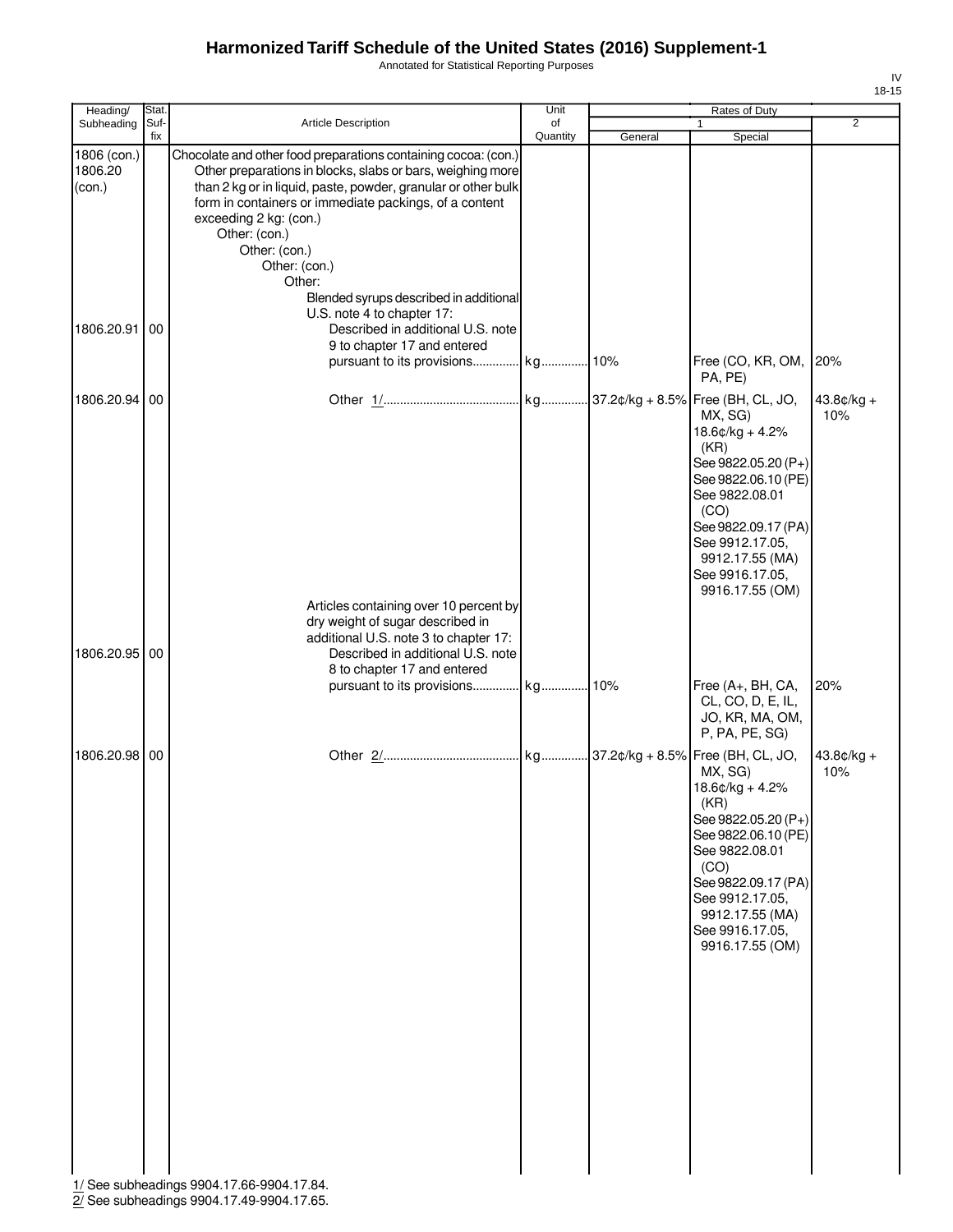Annotated for Statistical Reporting Purposes

| Heading/          | Stat.    |                                                                                                                                                                                                                                                                                                                                                                                             | Unit     |         | Rates of Duty                                                                                            |                |
|-------------------|----------|---------------------------------------------------------------------------------------------------------------------------------------------------------------------------------------------------------------------------------------------------------------------------------------------------------------------------------------------------------------------------------------------|----------|---------|----------------------------------------------------------------------------------------------------------|----------------|
| Subheading        | Suf-     | Article Description                                                                                                                                                                                                                                                                                                                                                                         | of       |         |                                                                                                          | $\overline{2}$ |
| 1806 (con.)       | fix      | Chocolate and other food preparations containing cocoa: (con.)                                                                                                                                                                                                                                                                                                                              | Quantity | General | Special                                                                                                  |                |
| 1806.20<br>(con.) |          | Other preparations in blocks, slabs or bars, weighing more<br>than 2 kg or in liquid, paste, powder, granular or other bulk<br>form in containers or immediate packings, of a content<br>exceeding 2 kg: (con.)<br>Other: (con.)<br>Other: (con.)<br>Other: (con.)<br>Other: (con.)                                                                                                         |          |         |                                                                                                          |                |
| 1806.20.99 00     |          | Other, in blocks, slabs or bars:                                                                                                                                                                                                                                                                                                                                                            |          |         | Free (A+, BH, CA,<br>CL, CO, D, E, IL,<br>JO, KR, MX, OM,<br>P, PA, PE, SG)<br>$0.7\%$ (MA)<br>2.7% (AU) | 20%            |
| 1806.31.00        |          |                                                                                                                                                                                                                                                                                                                                                                                             |          | 5.6%    | Free (A, AU, BH,<br>CA, CL, CO, D, E,<br>IL, JO, KR, MA,<br>MX, OM, P, PA,<br>PE, SG)                    | 40%            |
|                   | 41<br>49 | Confectionery:<br>Containing peanuts, peanut butter or peanut                                                                                                                                                                                                                                                                                                                               |          |         |                                                                                                          |                |
| 1806.32           | 80       | Not filled:<br>Preparations consisting wholly of ground cocoa<br>beans, with or without added cocoa fat, flavoring<br>or emulsifying agents, and containing not more<br>than 32 percent by weight of butterfat or other milk<br>solids and not more than 60 percent by weight of<br>sugar:<br>Containing butterfat or other milk solids<br>(excluding articles for consumption at retail as | kg       |         |                                                                                                          |                |
| 1806.32.01        | 00       | candy or confection):<br>Described in general note 15 of the tariff<br>schedule and entered pursuant to its                                                                                                                                                                                                                                                                                 |          |         | Free (A, AU, BH,<br>CA, CL, CO, D, E,<br>IL, JO, KR, MA,<br>MX, OM, P, PA,<br>PE, SG)                    | 40%            |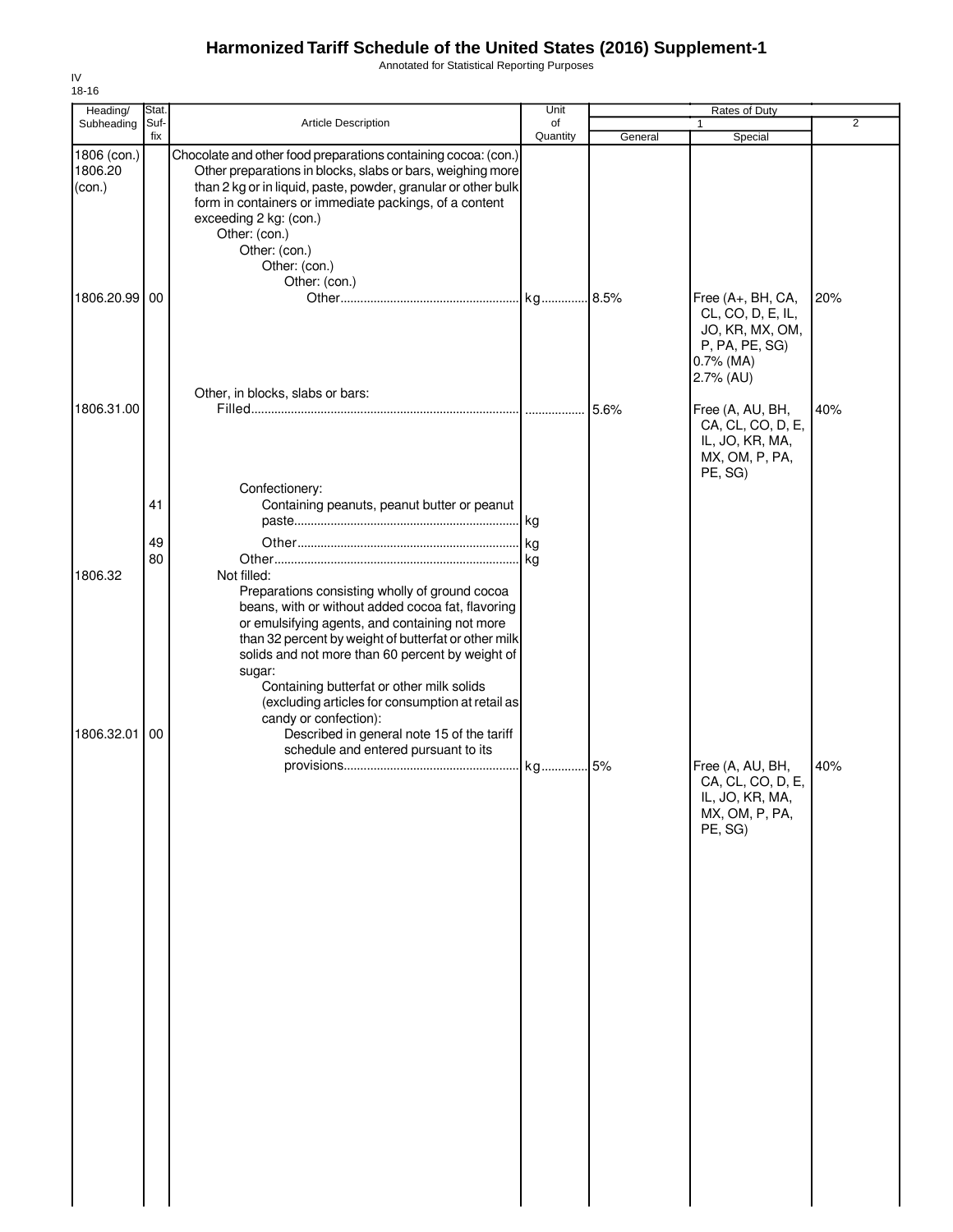Annotated for Statistical Reporting Purposes

| Heading/                         | Stat.       |                                                                                                                                                                                                                                                                                                                                                                                                                                                                                                                                                                        | Unit           |         | Rates of Duty                                                                     |                |
|----------------------------------|-------------|------------------------------------------------------------------------------------------------------------------------------------------------------------------------------------------------------------------------------------------------------------------------------------------------------------------------------------------------------------------------------------------------------------------------------------------------------------------------------------------------------------------------------------------------------------------------|----------------|---------|-----------------------------------------------------------------------------------|----------------|
| Subheading                       | Suf-<br>fix | Article Description                                                                                                                                                                                                                                                                                                                                                                                                                                                                                                                                                    | of<br>Quantity | General | $\mathbf{1}$<br>Special                                                           | $\overline{2}$ |
| 1806 (con.)<br>1806.32<br>(con.) |             | Chocolate and other food preparations containing cocoa: (con.)<br>Other, in blocks, slabs or bars: (con.)<br>Not filled: (con.)                                                                                                                                                                                                                                                                                                                                                                                                                                        |                |         |                                                                                   |                |
| 1806.32.04 00                    |             | Preparations consisting wholly of ground cocoa<br>beans, with or without added cocoa fat, flavoring<br>or emulsifying agents, and containing not more<br>than 32 percent by weight of butterfat or other milk<br>solids and not more than 60 percent by weight of<br>sugar: (con.)<br>Containing butterfat or other milk solids<br>(excluding articles for consumption at retail as<br>candy or confection): (con.)<br>Other, containing over 5.5 percent by<br>weight of butterfat:<br>Described in additional U.S. note 2 to<br>this chapter and entered pursuant to |                |         |                                                                                   |                |
|                                  |             |                                                                                                                                                                                                                                                                                                                                                                                                                                                                                                                                                                        | kg<br>kg cmsc  | .5%     | Free (A, AU, BH,<br>CA, CL, CO, D, E,<br>IL, JO, KR, MA,<br>OM, P, PA, PE,<br>SG) | 40%            |
|                                  |             |                                                                                                                                                                                                                                                                                                                                                                                                                                                                                                                                                                        |                |         |                                                                                   |                |
|                                  |             |                                                                                                                                                                                                                                                                                                                                                                                                                                                                                                                                                                        |                |         |                                                                                   |                |
|                                  |             |                                                                                                                                                                                                                                                                                                                                                                                                                                                                                                                                                                        |                |         |                                                                                   |                |
|                                  |             |                                                                                                                                                                                                                                                                                                                                                                                                                                                                                                                                                                        |                |         |                                                                                   |                |
|                                  |             |                                                                                                                                                                                                                                                                                                                                                                                                                                                                                                                                                                        |                |         |                                                                                   |                |
|                                  |             |                                                                                                                                                                                                                                                                                                                                                                                                                                                                                                                                                                        |                |         |                                                                                   |                |
|                                  |             |                                                                                                                                                                                                                                                                                                                                                                                                                                                                                                                                                                        |                |         |                                                                                   |                |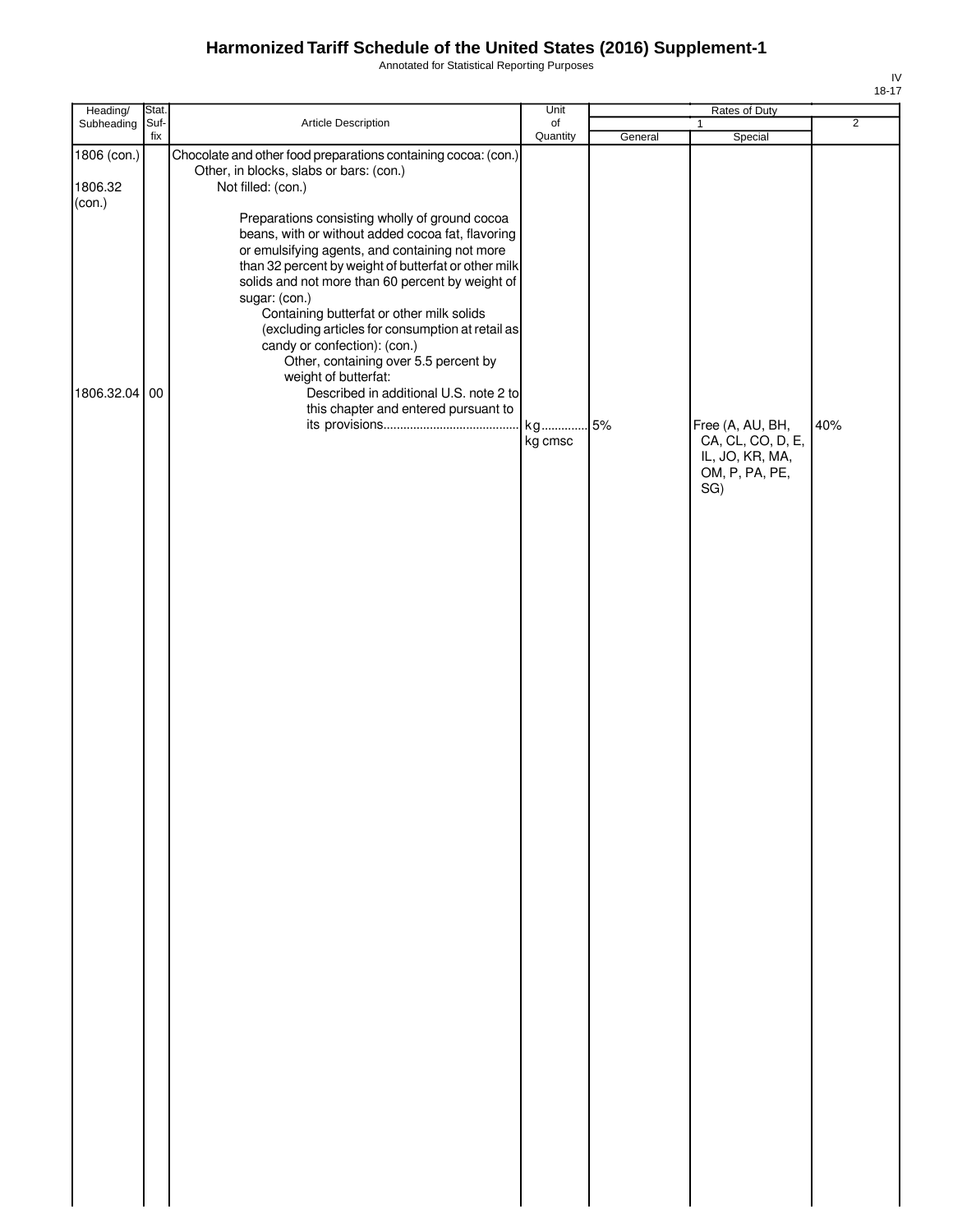Annotated for Statistical Reporting Purposes

| Heading/                | Stat.       |                                                                                                                                                                                                                                                                                                                                                                                                                                                                                                                                                                         | Unit           |         | Rates of Duty                                                                                                                                                                                                                                                                                                    |                          |
|-------------------------|-------------|-------------------------------------------------------------------------------------------------------------------------------------------------------------------------------------------------------------------------------------------------------------------------------------------------------------------------------------------------------------------------------------------------------------------------------------------------------------------------------------------------------------------------------------------------------------------------|----------------|---------|------------------------------------------------------------------------------------------------------------------------------------------------------------------------------------------------------------------------------------------------------------------------------------------------------------------|--------------------------|
| Subheading              | Suf-<br>fix | Article Description                                                                                                                                                                                                                                                                                                                                                                                                                                                                                                                                                     | of<br>Quantity | General | Special                                                                                                                                                                                                                                                                                                          | $\overline{2}$           |
| 1806 (con.)<br>1806.32  |             | Chocolate and other food preparations containing cocoa: (con.)<br>Other, in blocks, slabs or bars: (con.)<br>Not filled: (con.)                                                                                                                                                                                                                                                                                                                                                                                                                                         |                |         |                                                                                                                                                                                                                                                                                                                  |                          |
| (con.)<br>1806.32.06 00 |             | Preparations consisting wholly of ground cocoa<br>beans, with or without added cocoa fat, flavoring<br>or emulsifying agents, and containing not more<br>than 32 percent by weight of butterfat or other milk<br>solids and not more than 60 percent by weight of<br>sugar: (con.)<br>Containing butterfat or other milk solids<br>(excluding articles for consumption at retail as<br>candy or confection): (con.)<br>Other, containing over 5.5 percent by<br>weight of butterfat: (con.)<br>Other:<br>Containing less than 21 percent<br>by weight of milk solids 1/ | kg<br>kg cmsc  |         | 37.2¢/kg + 4.3% Free (BH, CL, JO,<br>MX, SG)<br>17.3¢/kg + 2% (PE)                                                                                                                                                                                                                                               | $43.8¢/kg + 5%$          |
|                         |             |                                                                                                                                                                                                                                                                                                                                                                                                                                                                                                                                                                         |                |         | $18.6$ ¢/kg + 2.1%<br>(KR)<br>24.8¢/kg + 2.8%<br>(CO, PA)<br>$33.4¢/kg + 3.8% (P)$<br>See 9912.04.30,<br>9912.04.42 (MA)<br>See 9913.04.25<br>(AU)<br>See 9915.04.30,<br>9915.04.42,<br>9915.04.66 (P+)<br>See 9916.04.30,<br>9916.04.42 (OM)                                                                    |                          |
| 1806.32.08 00           |             |                                                                                                                                                                                                                                                                                                                                                                                                                                                                                                                                                                         | kg<br>kg cmsc  |         | 52.8¢/kg + 4.3% Free (BH, CL, JO,<br>MX, SG)<br>24.6¢/kg + 2% (PE)<br>$26.4¢/kg + 2.1%$<br>(KR)<br>35.2¢/kg + 2.8%<br>(CO, PA)<br>47.5¢/kg + 3.8% (P)<br>See 9912.04.30,<br>9912.04.43 (MA)<br>See 9913.04.25<br>(AU)<br>See 9915.04.30,<br>9915.04.43,<br>9915.04.67 (P+)<br>See 9916.04.30,<br>9916.04.43 (OM) | $62.1 \text{c/kg} + 5\%$ |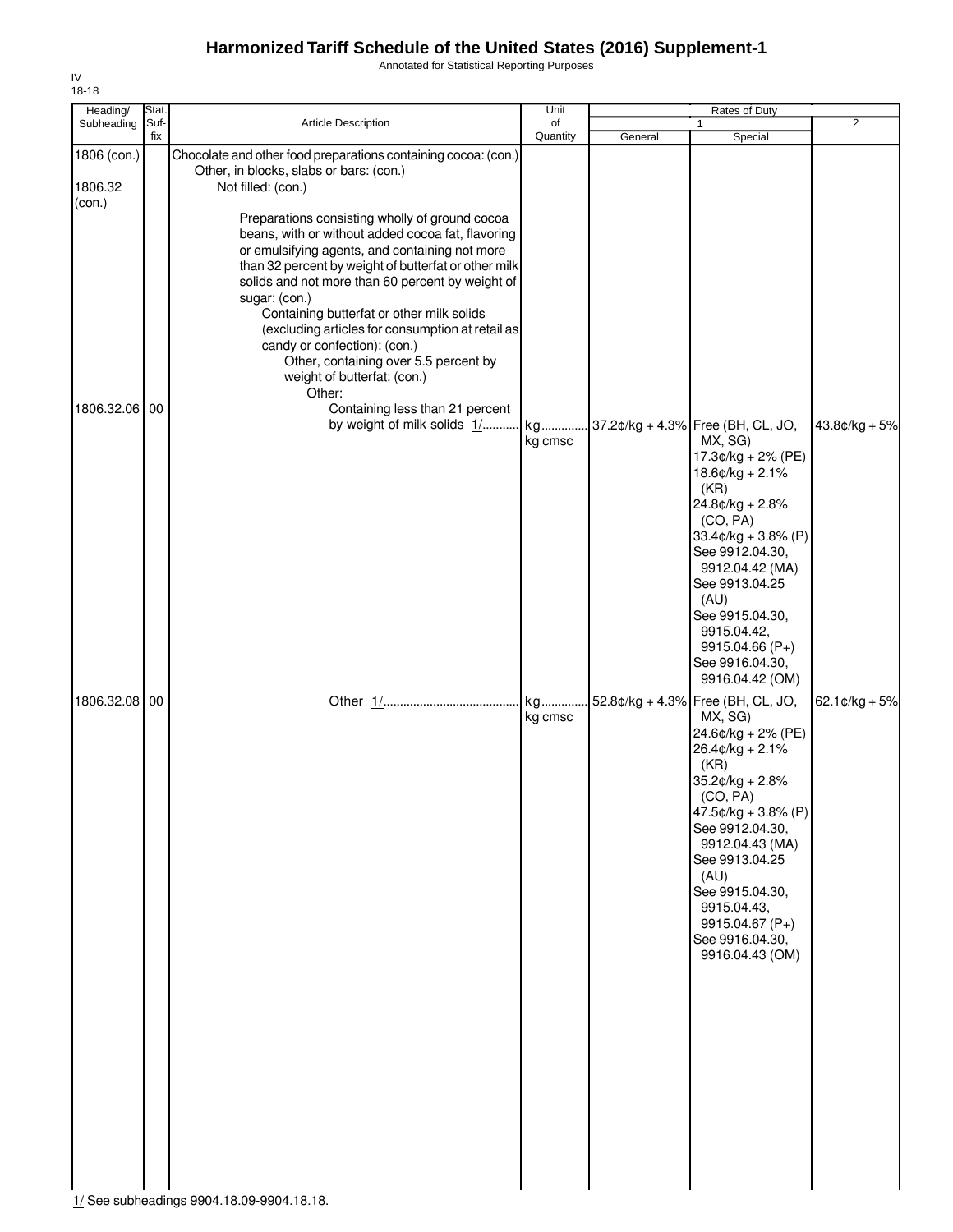Annotated for Statistical Reporting Purposes

| Heading/          | Stat.       |                                                                                                                                                                                                                                                                                                                                                                                                                               | Unit           |         | Rates of Duty                                                                                                                                                                                                                                                                     |                 |
|-------------------|-------------|-------------------------------------------------------------------------------------------------------------------------------------------------------------------------------------------------------------------------------------------------------------------------------------------------------------------------------------------------------------------------------------------------------------------------------|----------------|---------|-----------------------------------------------------------------------------------------------------------------------------------------------------------------------------------------------------------------------------------------------------------------------------------|-----------------|
| Subheading        | Suf-<br>fix | <b>Article Description</b>                                                                                                                                                                                                                                                                                                                                                                                                    | of<br>Quantity | General | 1                                                                                                                                                                                                                                                                                 | 2               |
| 1806 (con.)       |             | Chocolate and other food preparations containing cocoa: (con.)<br>Other, in blocks, slabs or bars: (con.)                                                                                                                                                                                                                                                                                                                     |                |         | Special                                                                                                                                                                                                                                                                           |                 |
| 1806.32<br>(con.) |             | Not filled: (con.)                                                                                                                                                                                                                                                                                                                                                                                                            |                |         |                                                                                                                                                                                                                                                                                   |                 |
|                   |             | Preparations consisting wholly of ground cocoa<br>beans, with or without added cocoa fat, flavoring<br>or emulsifying agents, and containing not more<br>than 32 percent by weight of butterfat or other milk<br>solids and not more than 60 percent by weight of<br>sugar: (con.)<br>Containing butterfat or other milk solids<br>(excluding articles for consumption at retail as<br>candy or confection): (con.)<br>Other: |                |         |                                                                                                                                                                                                                                                                                   |                 |
| 1806.32.14 00     |             | Described in additional U.S. note 3 to<br>this chapter and entered pursuant to                                                                                                                                                                                                                                                                                                                                                |                |         |                                                                                                                                                                                                                                                                                   |                 |
|                   |             |                                                                                                                                                                                                                                                                                                                                                                                                                               | kg 5%          |         | Free (A, BH, CA, CL, 40%                                                                                                                                                                                                                                                          |                 |
|                   |             |                                                                                                                                                                                                                                                                                                                                                                                                                               | kg cmsc        |         | CO, D, E, IL, JO,<br>KR, MA, OM, P,<br>PA, PE, SG)                                                                                                                                                                                                                                |                 |
|                   |             | Other:                                                                                                                                                                                                                                                                                                                                                                                                                        |                |         |                                                                                                                                                                                                                                                                                   |                 |
| 1806.32.16 00     |             | Containing less than 21 percent                                                                                                                                                                                                                                                                                                                                                                                               |                |         |                                                                                                                                                                                                                                                                                   | $43.8¢/kg + 5%$ |
|                   |             |                                                                                                                                                                                                                                                                                                                                                                                                                               | kg cmsc        |         | MX, SG)                                                                                                                                                                                                                                                                           |                 |
|                   |             |                                                                                                                                                                                                                                                                                                                                                                                                                               |                |         | 17.3¢/kg + 2% (PE)                                                                                                                                                                                                                                                                |                 |
|                   |             |                                                                                                                                                                                                                                                                                                                                                                                                                               |                |         | $18.6$ ¢/kg + 2.1%<br>(KR, PA)                                                                                                                                                                                                                                                    |                 |
|                   |             |                                                                                                                                                                                                                                                                                                                                                                                                                               |                |         | 24.8¢/kg + 2.8%                                                                                                                                                                                                                                                                   |                 |
|                   |             |                                                                                                                                                                                                                                                                                                                                                                                                                               |                |         | (CO)                                                                                                                                                                                                                                                                              |                 |
|                   |             |                                                                                                                                                                                                                                                                                                                                                                                                                               |                |         | $33.4$ ¢/kg + $3.8\%$ (P)<br>See 9912.04.30,                                                                                                                                                                                                                                      |                 |
|                   |             |                                                                                                                                                                                                                                                                                                                                                                                                                               |                |         | 9912.04.42 (MA)                                                                                                                                                                                                                                                                   |                 |
|                   |             |                                                                                                                                                                                                                                                                                                                                                                                                                               |                |         | See 9913.04.25                                                                                                                                                                                                                                                                    |                 |
|                   |             |                                                                                                                                                                                                                                                                                                                                                                                                                               |                |         | (AU)                                                                                                                                                                                                                                                                              |                 |
|                   |             |                                                                                                                                                                                                                                                                                                                                                                                                                               |                |         | See 9915.04.30,<br>9915.04.42,                                                                                                                                                                                                                                                    |                 |
|                   |             |                                                                                                                                                                                                                                                                                                                                                                                                                               |                |         | 9915.04.66 (P+)                                                                                                                                                                                                                                                                   |                 |
|                   |             |                                                                                                                                                                                                                                                                                                                                                                                                                               |                |         | See 9916.04.30,                                                                                                                                                                                                                                                                   |                 |
| 1806.32.18 00     |             |                                                                                                                                                                                                                                                                                                                                                                                                                               |                |         | 9916.04.42 (OM)                                                                                                                                                                                                                                                                   |                 |
|                   |             |                                                                                                                                                                                                                                                                                                                                                                                                                               |                |         |                                                                                                                                                                                                                                                                                   | $62.1¢/kg + 5%$ |
|                   |             |                                                                                                                                                                                                                                                                                                                                                                                                                               | kg cmsc        |         | MX, SG)<br>24.6¢/kg + 2% (PE)<br>26.4¢/kg + 2.1%<br>(KR)<br>$35.2¢/kg + 2.8%$<br>(CO, PA)<br>47.5 $¢$ /kg + 3.8% (P)<br>See 9912.04.30,<br>9912.04.43 (MA)<br>See 9913.04.25<br>(AU)<br>See 9915.04.30,<br>9915.04.43,<br>9915.04.67 $(P+)$<br>See 9916.04.30,<br>9916.04.43 (OM) |                 |

1/ See subheadings 9904.18.19-9904.18.30.

IV 18-19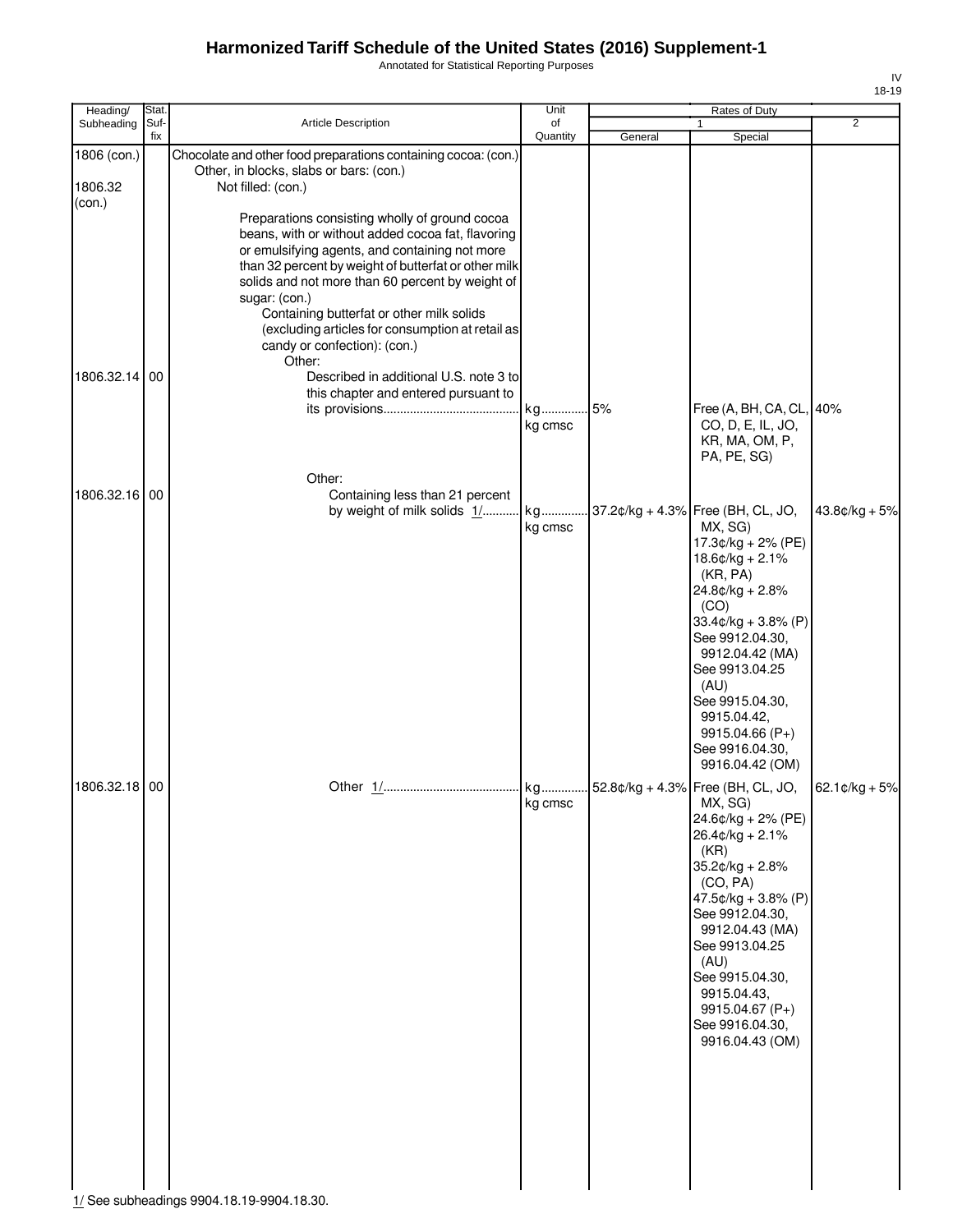Annotated for Statistical Reporting Purposes

| Heading/               | Stat. |                                                                                                                                                                                                                                                                                    | Unit     |         | Rates of Duty                                                                         |                |
|------------------------|-------|------------------------------------------------------------------------------------------------------------------------------------------------------------------------------------------------------------------------------------------------------------------------------------|----------|---------|---------------------------------------------------------------------------------------|----------------|
| Subheading Suf-        |       | Article Description                                                                                                                                                                                                                                                                | of       |         | $\mathbf{1}$                                                                          | $\overline{2}$ |
|                        | fix   |                                                                                                                                                                                                                                                                                    | Quantity | General | Special                                                                               |                |
| 1806 (con.)<br>1806.32 |       | Chocolate and other food preparations containing cocoa: (con.)<br>Other, in blocks, slabs or bars: (con.)<br>Not filled: (con.)                                                                                                                                                    |          |         |                                                                                       |                |
| (con.)                 |       | Preparations consisting wholly of ground cocoa<br>beans, with or without added cocoa fat, flavoring<br>or emulsifying agents, and containing not more<br>than 32 percent by weight of butterfat or other milk<br>solids and not more than 60 percent by weight of<br>sugar: (con.) |          |         |                                                                                       |                |
| 1806.32.30 00          |       |                                                                                                                                                                                                                                                                                    |          |         | Free (A, AU, BH,<br>CA, CL, CO, D, E,<br>IL, JO, KR, MA,<br>MX, OM, P, PA,<br>PE, SG) | 40%            |
| 1806.32.55 00          |       | Other:<br>Described in general note 15 of the tariff<br>schedule and entered pursuant to its                                                                                                                                                                                       |          |         |                                                                                       |                |
|                        |       |                                                                                                                                                                                                                                                                                    |          |         | Free (A, AU, BH,<br>CA, CL, CO, D, E,<br>IL, JO, KR, MA,<br>MX, OM, P, PA,<br>PE, SG) | 40%            |
|                        |       |                                                                                                                                                                                                                                                                                    |          |         |                                                                                       |                |
|                        |       |                                                                                                                                                                                                                                                                                    |          |         |                                                                                       |                |
|                        |       |                                                                                                                                                                                                                                                                                    |          |         |                                                                                       |                |
|                        |       |                                                                                                                                                                                                                                                                                    |          |         |                                                                                       |                |
|                        |       |                                                                                                                                                                                                                                                                                    |          |         |                                                                                       |                |
|                        |       |                                                                                                                                                                                                                                                                                    |          |         |                                                                                       |                |
|                        |       |                                                                                                                                                                                                                                                                                    |          |         |                                                                                       |                |
|                        |       |                                                                                                                                                                                                                                                                                    |          |         |                                                                                       |                |
|                        |       |                                                                                                                                                                                                                                                                                    |          |         |                                                                                       |                |
|                        |       |                                                                                                                                                                                                                                                                                    |          |         |                                                                                       |                |
|                        |       |                                                                                                                                                                                                                                                                                    |          |         |                                                                                       |                |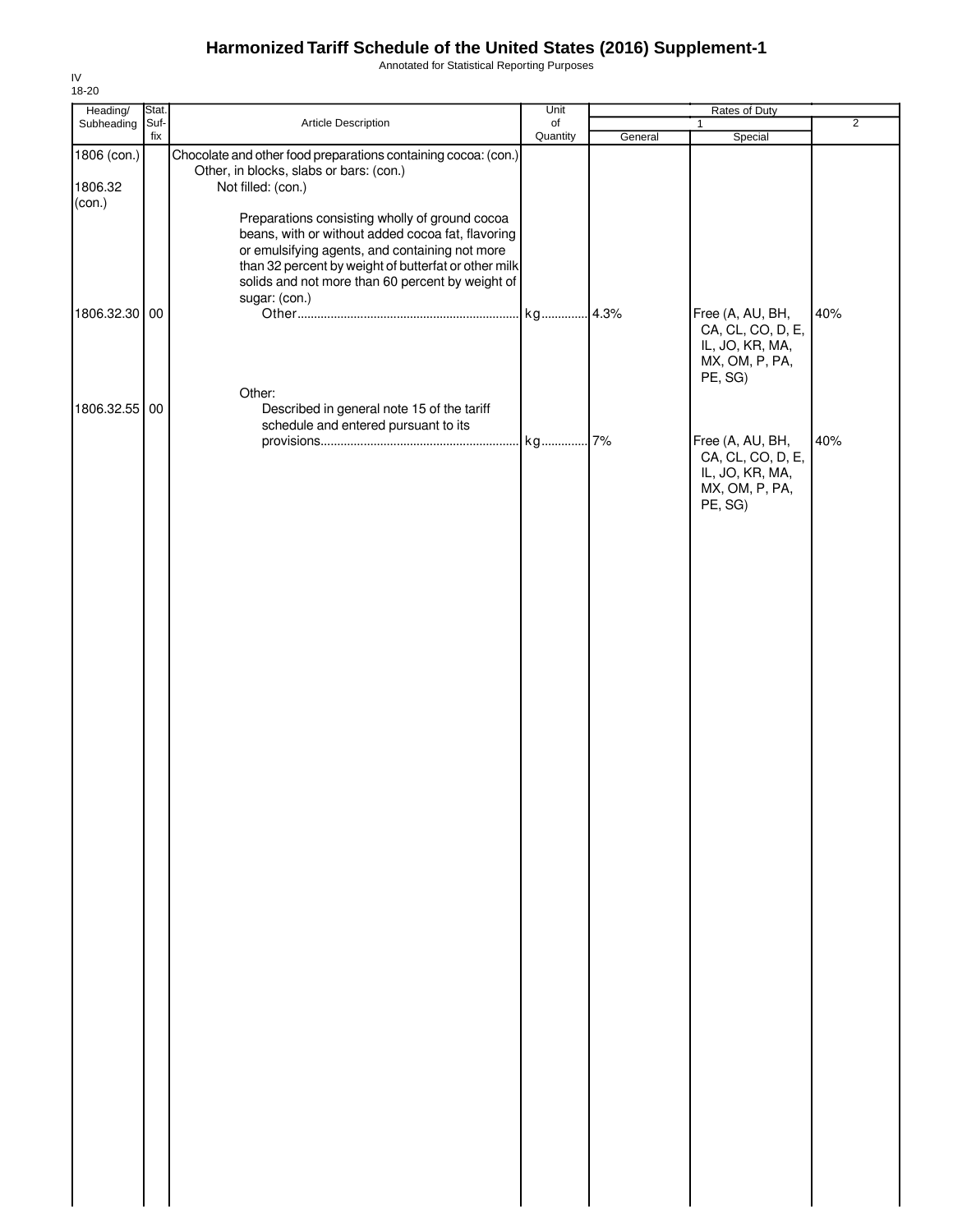Annotated for Statistical Reporting Purposes

| Heading/                         | Stat.       |                                                                                                                                                                                 | Unit           |         | Rates of Duty                                                                                                                                                                                                                                                                                                                                          |                |
|----------------------------------|-------------|---------------------------------------------------------------------------------------------------------------------------------------------------------------------------------|----------------|---------|--------------------------------------------------------------------------------------------------------------------------------------------------------------------------------------------------------------------------------------------------------------------------------------------------------------------------------------------------------|----------------|
| Subheading                       | Suf-<br>fix | Article Description                                                                                                                                                             | of<br>Quantity | General | 1<br>Special                                                                                                                                                                                                                                                                                                                                           | $\overline{2}$ |
| 1806 (con.)<br>1806.32<br>(con.) |             | Chocolate and other food preparations containing cocoa: (con.)<br>Other, in blocks, slabs or bars: (con.)<br>Not filled: (con.)                                                 |                |         |                                                                                                                                                                                                                                                                                                                                                        |                |
| 1806.32.60 00                    |             | Other: (con.)<br>Other, dairy products described in additional<br>U.S. note 1 to chapter 4:<br>Described in additional U.S. note 10 to<br>chapter 4 and entered pursuant to its | kg<br>kg cmsc  | 7%      | Free (A, AU, BH,<br>CA, CL, CO, D, E,<br>IL, JO, KR, MA,                                                                                                                                                                                                                                                                                               | 40%            |
| 1806.32.70 00                    |             | Other:<br>Containing less than 21 percent by                                                                                                                                    |                |         | OM, P, PA, PE,<br>SG)<br>Free (BH, CL, JO,                                                                                                                                                                                                                                                                                                             | 43.8¢/kg +7%   |
|                                  |             |                                                                                                                                                                                 | kg cmsc        |         | MX, SG)<br>$18.6¢/kg + 3% (PA)$<br>$33.4$ ¢/kg + 5.4% (P)<br>See 9912.04.30,<br>9912.04.46 (MA)<br>See 9913.04.25<br>(AU)<br>See 9915.04.30,<br>9915.04.46,<br>9915.04.70 (P+)<br>See 9916.04.30,<br>9916.04.46 (OM)<br>See 9917.04.20,<br>9917.04.32 (PE)<br>See 9918.04.60-<br>9918.04.80 (CO)<br>See 9920.04.10,<br>9920.04.22 (KR)                 |                |
| 1806.32.80 00                    |             |                                                                                                                                                                                 | kg cmsc        |         | Free (BH, CL, JO,<br>MX, SG)<br>35.2¢/kg + 4% (PA)<br>47.5¢/kg + 5.4% (P)<br>See 9912.04.30,<br>9912.04.47 (MA)<br>See 9913.04.25<br>(AU)<br>See 9915.04.30,<br>9915.04.47,<br>9915.04.71 (P+)<br>See 9916.04.30,<br>9916.04.47 (OM)<br>See 9917.04.20,<br>9917.04.33 (PE)<br>See 9918.04.60-<br>9918.04.80 (CO)<br>See 9920.04.10,<br>9920.04.23 (KR) | 62.1¢/kg +7%   |

IV 18-21

1/ See subheadings 9904.04.50-9904.05.01.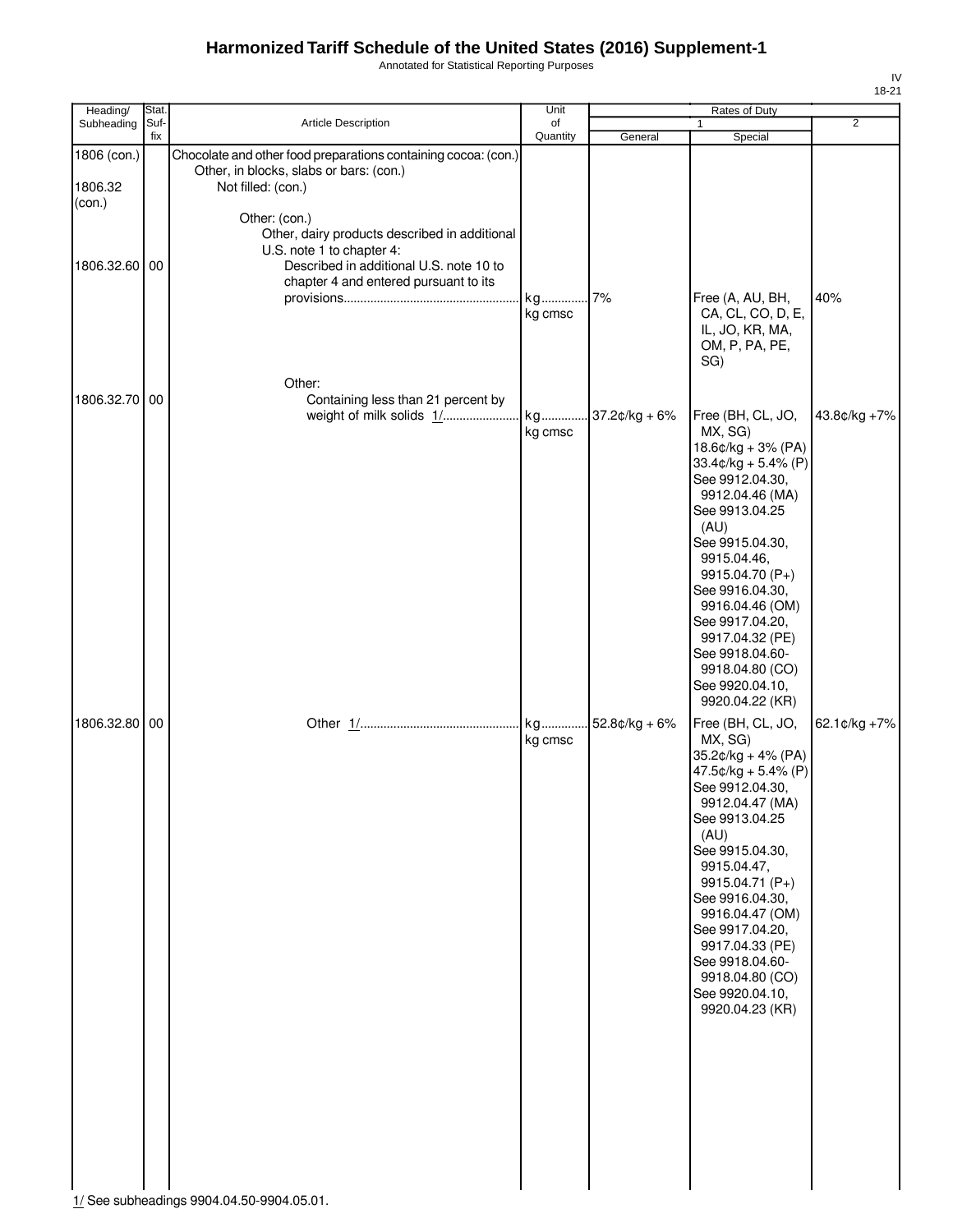Annotated for Statistical Reporting Purposes

| Heading/                | Stat.       |                                                                                                                                                                              | Unit           | Rates of Duty |                                                                                       |                |
|-------------------------|-------------|------------------------------------------------------------------------------------------------------------------------------------------------------------------------------|----------------|---------------|---------------------------------------------------------------------------------------|----------------|
| Subheading              | Suf-<br>fix | Article Description                                                                                                                                                          | of<br>Quantity | General       | $\mathbf{1}$<br>Special                                                               | $\overline{2}$ |
| 1806 (con.)<br>1806.32  |             | Chocolate and other food preparations containing cocoa: (con.)<br>Other, in blocks, slabs or bars: (con.)<br>Not filled: (con.)                                              |                |               |                                                                                       |                |
| (con.)<br>1806.32.90 00 |             | Other: (con.)                                                                                                                                                                |                |               | Free (A, AU, BH,<br>CA, CL, CO, D, E,<br>IL, JO, KR, MA,<br>MX, OM, P, PA,<br>PE, SG) | 40%            |
| 1806.90<br>1806.90.01   | 00          | Other:<br>Described in general note 15 of the tariff schedule and                                                                                                            | kg 3.5%        |               | Free (A, AU, BH,<br>CA, CL, CO, D, E,<br>IL, JO, KR, MA,<br>MX, OM, P, PA,<br>PE, SG) | 40%            |
| 1806.90.05 00           |             | Other:<br>Dairy products described in additional U.S. note<br>1 to chapter 4:<br>Described in additional U.S. note 10 to chapter<br>4 and entered pursuant to its provisions | kg<br>kg cmsc  | 3.5%          | Free (A, AU, BH,<br>CA, CL, CO, D, E,<br>IL, JO, KR, MA,<br>OM, P, PA, PE,<br>SG)     | 40%            |
|                         |             |                                                                                                                                                                              |                |               |                                                                                       |                |
|                         |             |                                                                                                                                                                              |                |               |                                                                                       |                |
|                         |             |                                                                                                                                                                              |                |               |                                                                                       |                |
|                         |             |                                                                                                                                                                              |                |               |                                                                                       |                |
|                         |             |                                                                                                                                                                              |                |               |                                                                                       |                |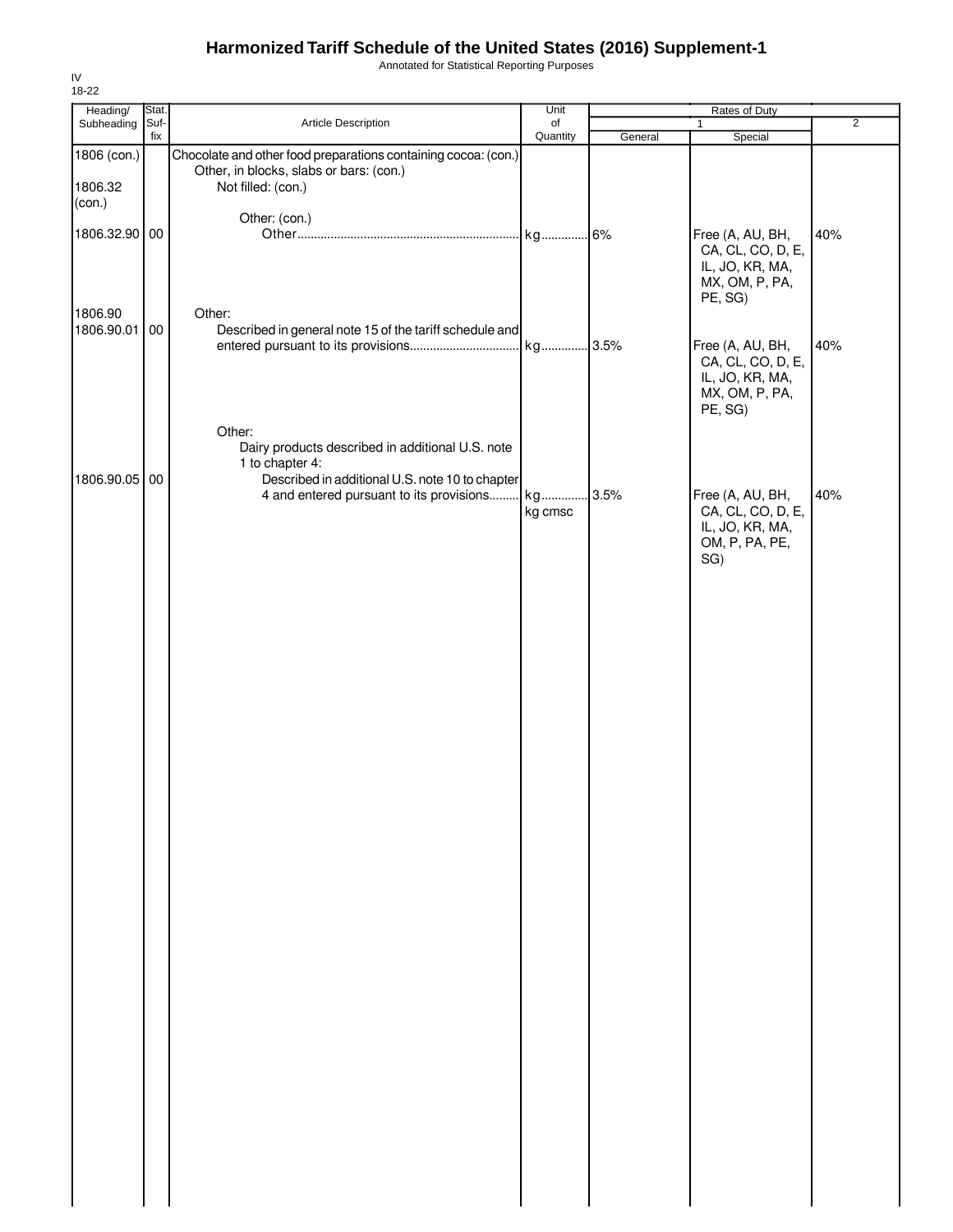Annotated for Statistical Reporting Purposes

| Heading/                         | Stat.       |                                                                                                                                                                                          | Unit           | Rates of Duty    |                                                                                                                                                                                                                                                                                                                                                          |                |
|----------------------------------|-------------|------------------------------------------------------------------------------------------------------------------------------------------------------------------------------------------|----------------|------------------|----------------------------------------------------------------------------------------------------------------------------------------------------------------------------------------------------------------------------------------------------------------------------------------------------------------------------------------------------------|----------------|
| Subheading                       | Suf-<br>fix | Article Description                                                                                                                                                                      | of<br>Quantity | General          | 1<br>Special                                                                                                                                                                                                                                                                                                                                             | $\overline{2}$ |
| 1806 (con.)<br>1806.90<br>(con.) |             | Chocolate and other food preparations containing cocoa: (con.)<br>Other: (con.)<br>Other: (con.)<br>Dairy products described in additional U.S. note<br>1 to chapter 4: (con.)<br>Other: |                |                  |                                                                                                                                                                                                                                                                                                                                                          |                |
| 1806.90.08 00                    |             | Containing less than 21 percent by weight                                                                                                                                                | kg<br>kg cmsc  | $37.2$ ¢/kg + 6% | Free (BH, CL, JO,<br>MX, SG)<br>24.8¢/kg + 4% (PA)<br>$33.4¢/kg + 5.4% (P)$<br>See 9912.04.30,<br>9912.04.46 (MA)<br>See 9913.04.25<br>(AU)<br>See 9915.04.30,<br>9915.04.46,<br>9915.04.70 (P+)<br>See 9916.04.30,<br>9916.04.46 (OM)<br>See 9917.04.20,<br>9917.04.32 (PE)<br>See 9918.04.60-<br>9918.04.80 (CO)<br>See 9920.04.10,<br>9920.04.22 (KR) | 43.8¢/kg + 7%  |
| 1806.90.10 00                    |             |                                                                                                                                                                                          | kg cmsc        | $52.8¢/kg + 6%$  | Free (BH, CL, JO,<br>MX, SG)<br>35.2¢/kg + 4% (PA)<br>47.5¢/kg + 5.4% (P)<br>See 9912.04.30,<br>9912.04.47 (MA)<br>See 9913.04.25<br>(AU)<br>See 9915.04.30,<br>9915.04.47,<br>9915.04.71 (P+)<br>See 9916.04.30,<br>9916.04.47 (OM)<br>See 9917.04.20,<br>9917.04.33 (PE)<br>See 9918.04.60-<br>9918.04.80 (CO)<br>See 9920.04.10,<br>9920.04.23 (KR)   | 62.1¢/kg +7%   |

1/ See subheadings 9904.04.50-9904.05.01.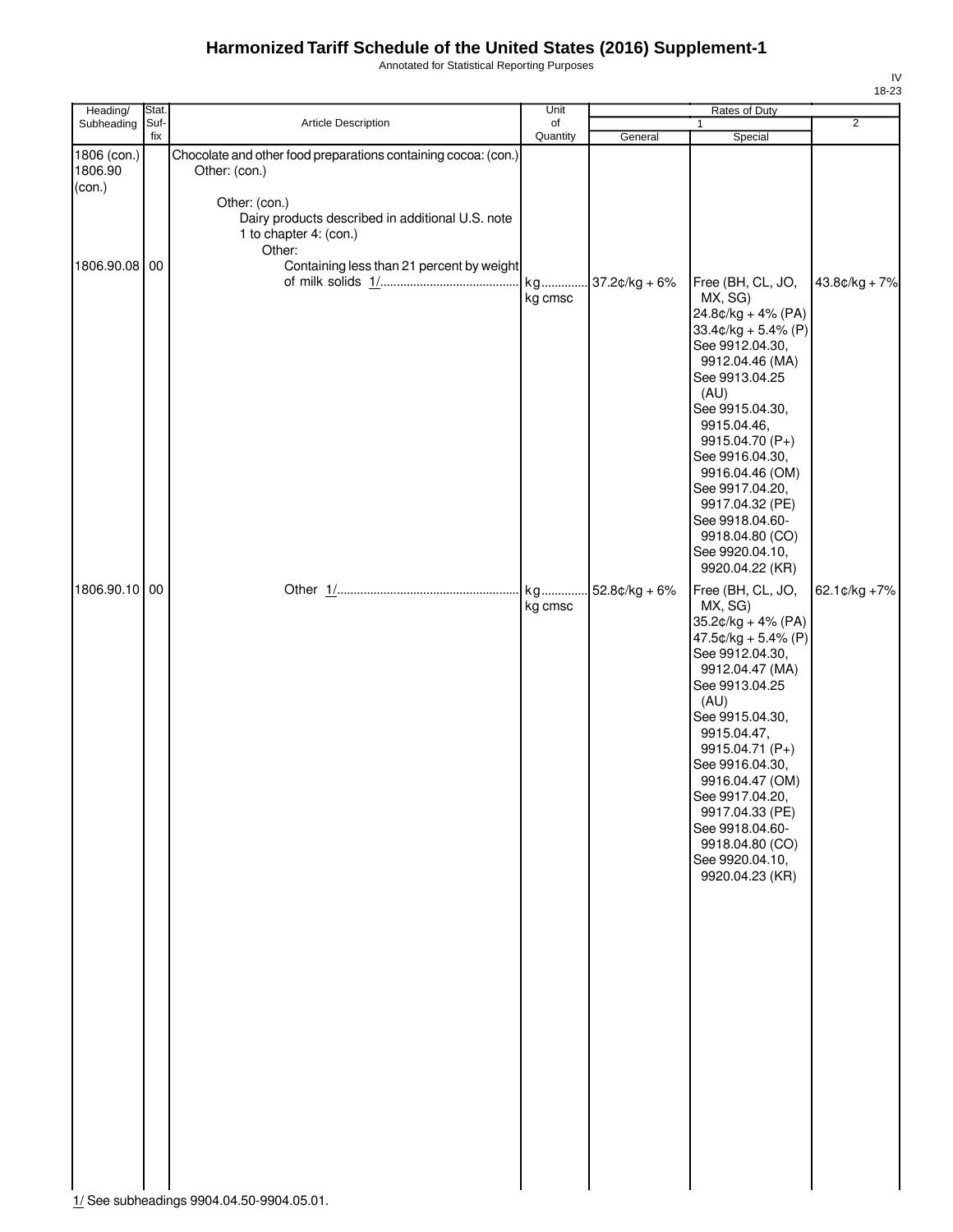Annotated for Statistical Reporting Purposes

| Heading/               | Stat.       |                                                                                                                                                                                                             | Unit           | Rates of Duty    |                                                                                                                                                                                                                                                                                                    |                 |  |
|------------------------|-------------|-------------------------------------------------------------------------------------------------------------------------------------------------------------------------------------------------------------|----------------|------------------|----------------------------------------------------------------------------------------------------------------------------------------------------------------------------------------------------------------------------------------------------------------------------------------------------|-----------------|--|
| Subheading             | Suf-<br>fix | Article Description                                                                                                                                                                                         | of<br>Quantity | General          | 1<br>Special                                                                                                                                                                                                                                                                                       | $\overline{2}$  |  |
| 1806 (con.)<br>1806.90 |             | Chocolate and other food preparations containing cocoa: (con.)<br>Other: (con.)                                                                                                                             |                |                  |                                                                                                                                                                                                                                                                                                    |                 |  |
| (con.)                 |             | Other: (con.)<br>Other:<br>Containing butterfat or other milk solids<br>(excluding articles for consumption at retail as<br>candy or confection):<br>Containing over 5.5 percent by weight of<br>butterfat: |                |                  |                                                                                                                                                                                                                                                                                                    |                 |  |
| 1806.90.15 00          |             | Described in additional U.S. note 2 to<br>this chapter and entered pursuant to                                                                                                                              | kg<br>kg cmsc  | 3.5%             | Free (A, AU, BH,<br>CA, CL, CO, D, E,<br>IL, JO, KR, MA,                                                                                                                                                                                                                                           | 40%             |  |
| 1806.90.18 00          |             | Other:<br>Containing less than 21 percent<br>by weight of milk solids 1/ kg                                                                                                                                 |                | $37.2$ ¢/kg + 6% | OM, P, PA, PE,<br>SG)<br>Free (BH, CL, JO,                                                                                                                                                                                                                                                         | $43.8¢/kg + 7%$ |  |
|                        |             |                                                                                                                                                                                                             | kg cmsc        |                  | MX, SG)<br>$17.3¢/kg + 2.8%$<br>(PE)<br>$18.6$ ¢/kg + 3% (KR)<br>24.8¢/kg + 4% (CO,<br>PA)<br>$33.4$ ¢/kg + 5.4% (P)<br>See 9912.04.30,<br>9912.04.46 (MA)<br>See 9913.04.25<br>(AU)<br>See 9915.04.30,<br>9915.04.46,<br>9915.04.70 (P+)<br>See 9916.04.30,<br>9916.04.46 (OM)                    |                 |  |
| 1806.90.20 00          |             |                                                                                                                                                                                                             | kg cmsc        | 52.8¢/kg + 6%    | Free (BH, CL, JO,<br>MX, SG)<br>24.6¢/kg + 2.8%<br>(PE)<br>$26.4¢/kg + 3% (KR)$<br>$35.2¢/kg + 4% (CO,$<br>PA)<br>$47.5¢/kg + 5.4% (P)$<br>See 9912.04.30,<br>9912.04.47 (MA)<br>See 9913.04.25<br>(AU)<br>See 9915.04.30,<br>9915.04.47,<br>9915.04.71 (P+)<br>See 9916.04.30,<br>9916.04.47 (OM) | 62.1¢/kg +7%    |  |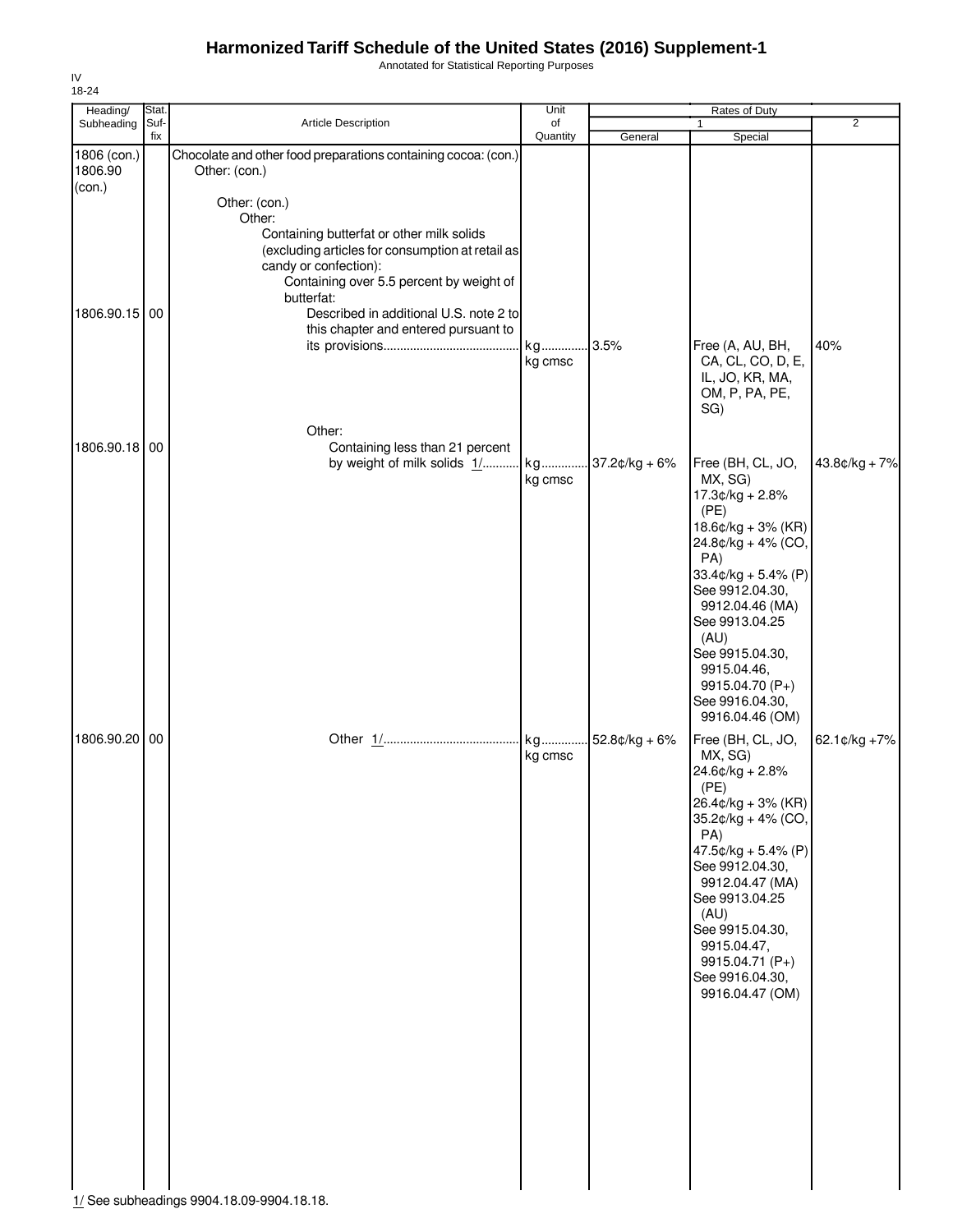Annotated for Statistical Reporting Purposes

| Heading/               | Stat.       |                                                                   | Unit           |                 | Rates of Duty                              |                          |
|------------------------|-------------|-------------------------------------------------------------------|----------------|-----------------|--------------------------------------------|--------------------------|
| Subheading             | Suf-<br>fix | Article Description                                               | of<br>Quantity |                 | $\mathbf{1}$                               | $\overline{2}$           |
|                        |             | Chocolate and other food preparations containing cocoa: (con.)    |                | General         | Special                                    |                          |
| 1806 (con.)<br>1806.90 |             | Other: (con.)                                                     |                |                 |                                            |                          |
| (con.)                 |             |                                                                   |                |                 |                                            |                          |
|                        |             | Other: (con.)                                                     |                |                 |                                            |                          |
|                        |             | Other: (con.)                                                     |                |                 |                                            |                          |
|                        |             | Containing butterfat or other milk solids                         |                |                 |                                            |                          |
|                        |             | (excluding articles for consumption at retail as                  |                |                 |                                            |                          |
|                        |             | candy or confection): (con.)                                      |                |                 |                                            |                          |
|                        |             | Other:                                                            |                |                 |                                            |                          |
| 1806.90.25 00          |             | Described in additional U.S. note 3 to                            |                |                 |                                            |                          |
|                        |             | this chapter and entered pursuant to                              |                |                 |                                            |                          |
|                        |             |                                                                   | kg             | 3.5%            | Free (A, BH, CA, CL, 40%                   |                          |
|                        |             |                                                                   | kg cmsc        |                 | CO, D, E, IL, JO,<br>KR, MA, OM, P,        |                          |
|                        |             |                                                                   |                |                 | PA, PE, SG)                                |                          |
|                        |             |                                                                   |                |                 |                                            |                          |
| 1806.90.28 00          |             | Other:                                                            |                |                 |                                            |                          |
|                        |             | Containing less than 21 percent<br>by weight of milk solids 1/ kg |                | 37.2¢/kg + 6%   | Free (BH, CL, JO,                          | $43.8¢/kg + 7%$          |
|                        |             |                                                                   | kg cmsc        |                 | MX, SG)                                    |                          |
|                        |             |                                                                   |                |                 | $17.3¢/kg + 2.8%$                          |                          |
|                        |             |                                                                   |                |                 | (PE)                                       |                          |
|                        |             |                                                                   |                |                 | 18.6¢/kg + 3% (KR,                         |                          |
|                        |             |                                                                   |                |                 | PA)                                        |                          |
|                        |             |                                                                   |                |                 | 24.8¢/kg + 4% (CO)                         |                          |
|                        |             |                                                                   |                |                 | $33.4$ ¢/kg + 5.4% (P)                     |                          |
|                        |             |                                                                   |                |                 | See 9912.04.30,                            |                          |
|                        |             |                                                                   |                |                 | 9912.04.46 (MA)<br>See 9913.04.25          |                          |
|                        |             |                                                                   |                |                 | (AU)                                       |                          |
|                        |             |                                                                   |                |                 | See 9915.04.30,                            |                          |
|                        |             |                                                                   |                |                 | 9915.04.46,                                |                          |
|                        |             |                                                                   |                |                 | 9915.04.70 (P+)                            |                          |
|                        |             |                                                                   |                |                 | See 9916.04.30,                            |                          |
|                        |             |                                                                   |                |                 | 9916.04.46 (OM)                            |                          |
| 1806.90.30 00          |             |                                                                   | kg             | $52.8¢/kg + 6%$ | Free (BH, CL, JO,                          | 62.1 $\text{C/kg} + 7\%$ |
|                        |             |                                                                   | kg cmsc        |                 | MX, SG)                                    |                          |
|                        |             |                                                                   |                |                 | 24.6¢/kg + 2.8%                            |                          |
|                        |             |                                                                   |                |                 | (PE)                                       |                          |
|                        |             |                                                                   |                |                 | $26.4$ ¢/kg + 3% (KR)                      |                          |
|                        |             |                                                                   |                |                 | 35.2¢/kg + 4% (CO,                         |                          |
|                        |             |                                                                   |                |                 | PA)                                        |                          |
|                        |             |                                                                   |                |                 | 47.5 $¢$ /kg + 5.4% (P)<br>See 9912.04.30, |                          |
|                        |             |                                                                   |                |                 | 9912.04.47 (MA)                            |                          |
|                        |             |                                                                   |                |                 | See 9913.04.25                             |                          |
|                        |             |                                                                   |                |                 | (AU)                                       |                          |
|                        |             |                                                                   |                |                 | See 9915.04.30,                            |                          |
|                        |             |                                                                   |                |                 | 9915.04.47,                                |                          |
|                        |             |                                                                   |                |                 | 9915.04.71 (P+)                            |                          |
|                        |             |                                                                   |                |                 | See 9916.04.30,                            |                          |
|                        |             |                                                                   |                |                 | 9916.04.47 (OM)                            |                          |
|                        |             |                                                                   |                |                 |                                            |                          |
|                        |             |                                                                   |                |                 |                                            |                          |
|                        |             |                                                                   |                |                 |                                            |                          |
|                        |             |                                                                   |                |                 |                                            |                          |
|                        |             |                                                                   |                |                 |                                            |                          |
|                        |             |                                                                   |                |                 |                                            |                          |
|                        |             |                                                                   |                |                 |                                            |                          |
|                        |             |                                                                   |                |                 |                                            |                          |
|                        |             |                                                                   |                |                 |                                            |                          |
|                        |             |                                                                   |                |                 |                                            |                          |
|                        |             |                                                                   |                |                 |                                            |                          |
|                        |             |                                                                   |                |                 |                                            |                          |
|                        |             |                                                                   |                |                 |                                            |                          |

1/ See subheadings 9904.18.19-9904.18.30.

IV 18-25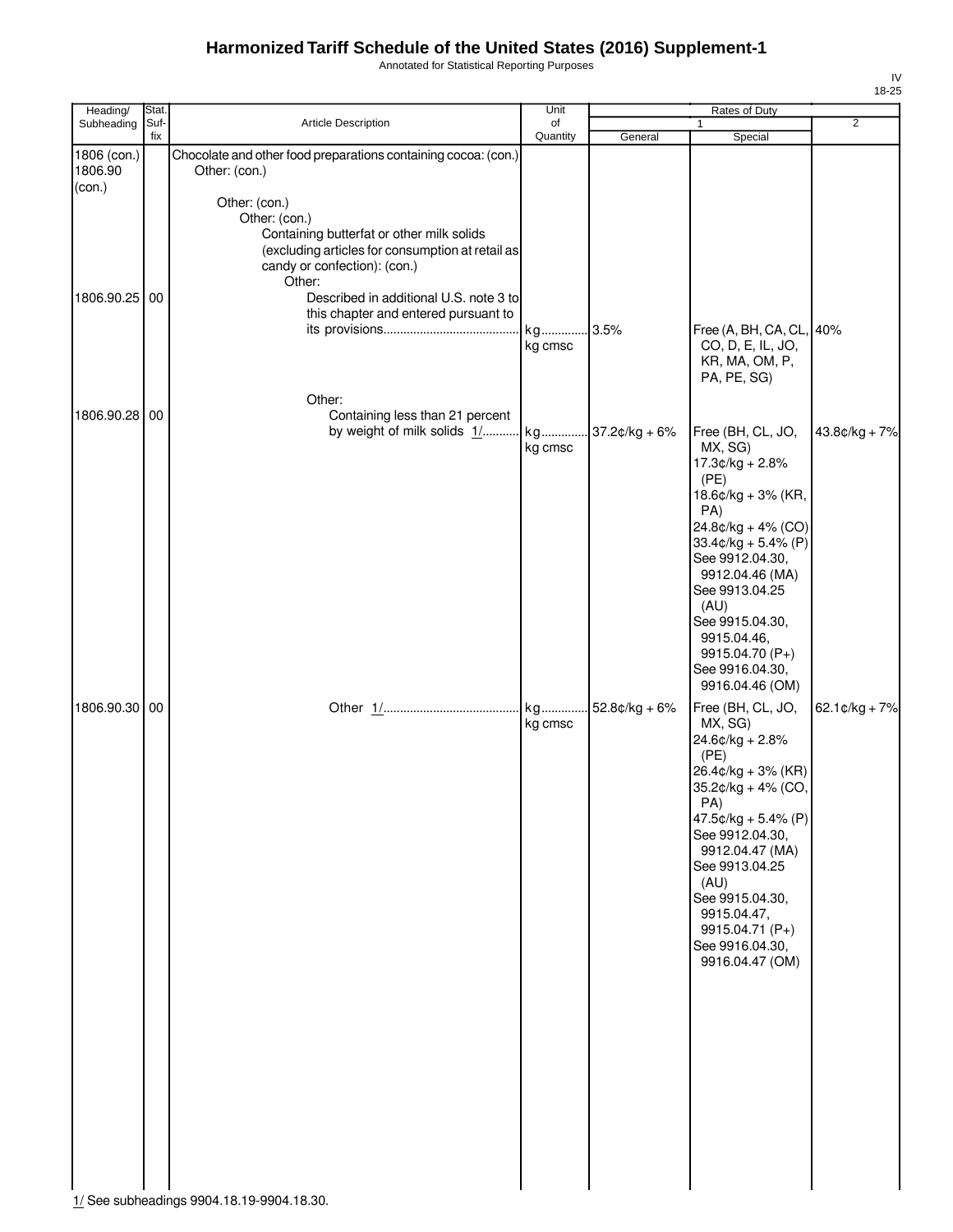Annotated for Statistical Reporting Purposes

| $\overline{2}$<br>Suf-<br><b>Article Description</b><br>of<br>Subheading<br>1<br>fix<br>Quantity<br>General<br>Special<br>Chocolate and other food preparations containing cocoa: (con.)<br>Other: (con.)<br>(con.)<br>Other: (con.)<br>Other: (con.)<br>Other:<br>Blended syrups described in additional<br>U.S. note 4 to chapter 17:<br>1806.90.35 00<br>Described in additional U.S. note 9 to<br>chapter 17 and entered pursuant to its<br>Free (CO, KR, OM,<br>40%<br>PA, PE)<br>1806.90.39 00<br>Free (BH, CL, JO,<br>$43.8¢/kg + 7%$<br>MX, SG)<br>$18.6$ ¢/kg + 3% (KR)<br>See 9822.05.20 (P+)<br>See 9822.06.10 (PE)<br>See 9822.08.01<br>(CO)<br>See 9822.09.17 (PA)<br>See 9912.17.05,<br>9912.17.60 (MA)<br>See 9916.17.05,<br>9916.17.60 (OM)<br>Articles containing over 65 percent by dry<br>weight of sugar described in additional<br>U.S. note 2 to chapter 17:<br>1806.90.45 00<br>Described in additional U.S. note 7 to<br>chapter 17 and entered pursuant to its<br>Free (CO, KR, OM,<br>40%<br>PA, PE)<br>1806.90.49 00<br>Free (BH, CL, JO,<br>$43.8¢/kg + 7%$<br>MX, SG)<br>$18.6$ ¢/kg + 3% (KR)<br>See 9822.05.20 (P+)<br>See 9822.06.10 (PE)<br>See 9822.08.01<br>(CO)<br>See 9822.09.17 (PA)<br>See 9912.17.05,<br>9912.17.60 (MA)<br>See 9916.17.05,<br>9916.17.60 (OM) | Heading/               | <b>Stat</b> | Unit |  |  |  |
|--------------------------------------------------------------------------------------------------------------------------------------------------------------------------------------------------------------------------------------------------------------------------------------------------------------------------------------------------------------------------------------------------------------------------------------------------------------------------------------------------------------------------------------------------------------------------------------------------------------------------------------------------------------------------------------------------------------------------------------------------------------------------------------------------------------------------------------------------------------------------------------------------------------------------------------------------------------------------------------------------------------------------------------------------------------------------------------------------------------------------------------------------------------------------------------------------------------------------------------------------------------------------------------------------------|------------------------|-------------|------|--|--|--|
|                                                                                                                                                                                                                                                                                                                                                                                                                                                                                                                                                                                                                                                                                                                                                                                                                                                                                                                                                                                                                                                                                                                                                                                                                                                                                                        |                        |             |      |  |  |  |
|                                                                                                                                                                                                                                                                                                                                                                                                                                                                                                                                                                                                                                                                                                                                                                                                                                                                                                                                                                                                                                                                                                                                                                                                                                                                                                        | 1806 (con.)<br>1806.90 |             |      |  |  |  |
|                                                                                                                                                                                                                                                                                                                                                                                                                                                                                                                                                                                                                                                                                                                                                                                                                                                                                                                                                                                                                                                                                                                                                                                                                                                                                                        |                        |             |      |  |  |  |
|                                                                                                                                                                                                                                                                                                                                                                                                                                                                                                                                                                                                                                                                                                                                                                                                                                                                                                                                                                                                                                                                                                                                                                                                                                                                                                        |                        |             |      |  |  |  |
|                                                                                                                                                                                                                                                                                                                                                                                                                                                                                                                                                                                                                                                                                                                                                                                                                                                                                                                                                                                                                                                                                                                                                                                                                                                                                                        |                        |             |      |  |  |  |
|                                                                                                                                                                                                                                                                                                                                                                                                                                                                                                                                                                                                                                                                                                                                                                                                                                                                                                                                                                                                                                                                                                                                                                                                                                                                                                        |                        |             |      |  |  |  |
|                                                                                                                                                                                                                                                                                                                                                                                                                                                                                                                                                                                                                                                                                                                                                                                                                                                                                                                                                                                                                                                                                                                                                                                                                                                                                                        |                        |             |      |  |  |  |
|                                                                                                                                                                                                                                                                                                                                                                                                                                                                                                                                                                                                                                                                                                                                                                                                                                                                                                                                                                                                                                                                                                                                                                                                                                                                                                        |                        |             |      |  |  |  |
| 1/ See subheadings 9904.17.66-9904.17.84.                                                                                                                                                                                                                                                                                                                                                                                                                                                                                                                                                                                                                                                                                                                                                                                                                                                                                                                                                                                                                                                                                                                                                                                                                                                              |                        |             |      |  |  |  |